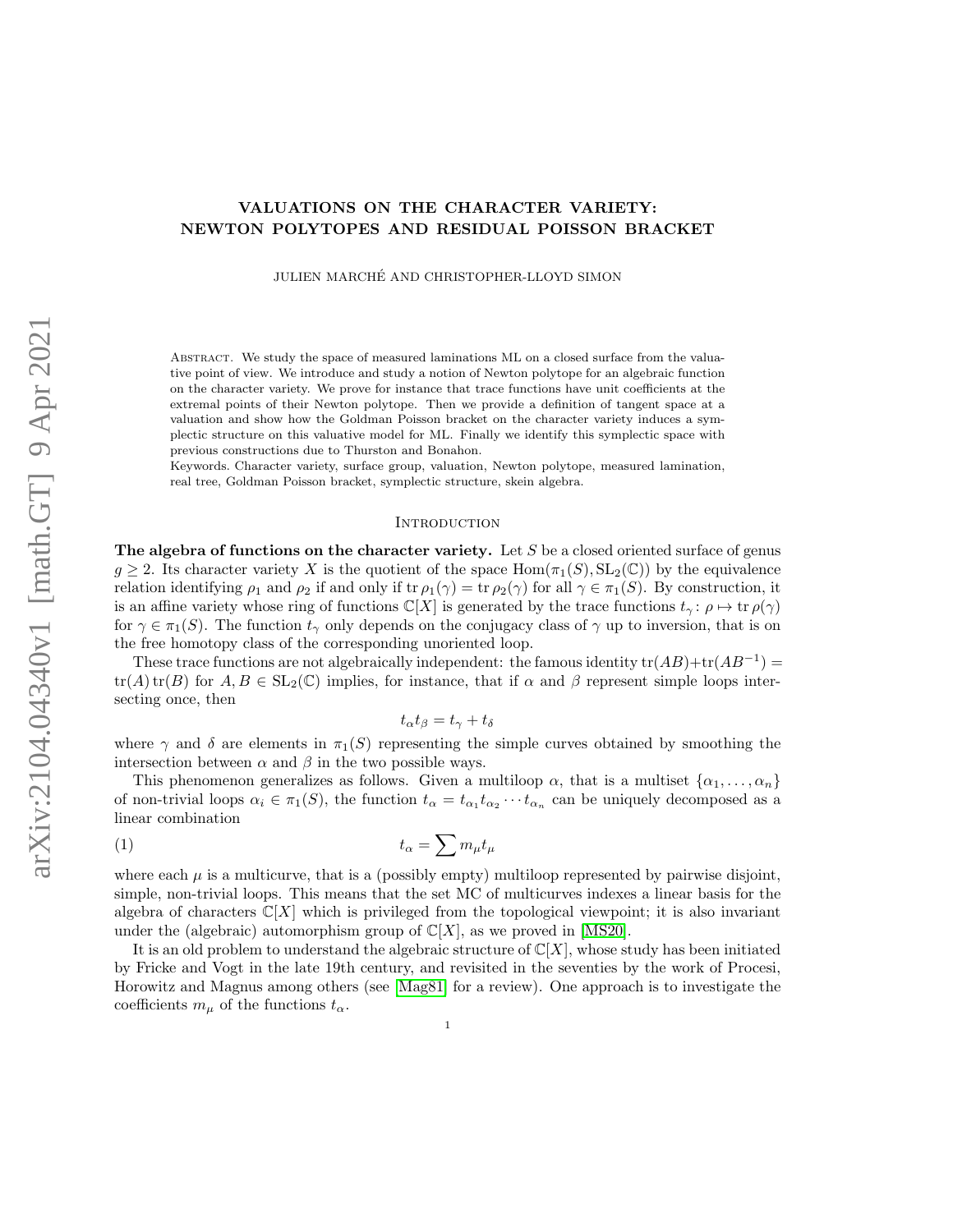In this article, we define the Newton set  $\Delta(t_\alpha) \subset \text{MC}$  of  $t_\alpha$ , in analogy with the extremal points of the ordinary Newton polytope of a polynomial, as follows.

**Definition** (Newton Set). For  $f = \sum m_{\mu} t_{\mu}$  decomposed in the basis of multicurves, we define its support as  $\text{Supp}(f) = \{\mu \in \text{MC}, m_{\mu} \neq 0\}.$ 

We say that  $\mu \in \text{Supp}(f)$  is extremal in f if there exists a multicurve  $\xi$  such that  $i(\xi, \mu) > i(\xi, \nu)$ for all  $\nu \in \text{Supp}(f)$  distinct from  $\mu$ .

The Newton set  $\Delta(f)$  is the set of extremal multicurves in f.

In this definition,  $i(\cdot, \cdot)$  denotes the geometric intersection number, and standard properties of measured laminations imply that  $\xi$  can be replaced by a simple curve or a measured lamination. Our first result is the following.

**Theorem A** (Trace functions are unitarity). For every multiloop  $\alpha = {\alpha_1, \ldots, \alpha_n}$ , the function  $t_{\alpha}$  is unitary in the sense that  $m_{\mu} = \pm 1$  for all  $\mu \in \Delta(t_{\alpha})$ .

To introduce our next result, recall that the algebra of functions  $\mathbb{C}[X]$  carries a natural Poisson bracket stemming from the Atiyah-Bott-Weil-Petersson-Goldman symplectic structure on X. Following Goldman [\[Gol84\]](#page-23-2), for  $\alpha, \beta \in \pi_1(S)$  it is given by the formula

<span id="page-1-1"></span>(2) 
$$
\{t_{\alpha}, t_{\beta}\} = \sum_{p \in \alpha \cap \beta} \epsilon_p (t_{\alpha_p \beta_p} - t_{\alpha_p \beta_p^{-1}})
$$

where the sum ranges over all intersection points p between transverse representatives for  $\alpha \cup \beta$  and  $\epsilon_p$  is the sign of such an intersection, while  $\alpha_p, \beta_p$  denote the homotopy classes of  $\alpha, \beta$  based at p.

Intuitively, our second result says that the Newton polytope of  $\{f, g\}$  is contained in the Newton polytope of fg, and interprets the coefficients of  $\{f, g\}$  at the extremal multicurves of fg in terms of the symplectic structure of the space ML of measured laminations on S.

<span id="page-1-0"></span>**Theorem B** (Extremal structure constants for the Poisson Bracket). Let  $\mu$  and  $\nu$  be two multicurves. For  $\xi \in \Delta(t_{\mu}t_{\nu})$  denote  $m_{\xi}$  its coefficient in  $\{t_{\mu}, t_{\nu}\}.$ 

If  $m_{\xi} \neq 0$  then  $\xi \in \Delta(\{t_{\mu}, t_{\nu}\})$ . In any case,  $m_{\xi} = \{i_{\mu}, i_{\nu}\}(\lambda)$  is the Poisson bracket of the length functions  $i_{\mu}(\cdot) = i(\mu, \cdot)$  on ML at any generic measured lamination  $\lambda$  satisfying  $i(\xi, \lambda) = i(\mu \cup \nu, \lambda)$ .

To rephrase the statement, we may decompose ML in subsets indexed by  $\Delta(t_{\mu}t_{\nu})$ , defined by  $E_{\xi} = \{\lambda \in \text{ML} \mid i(\xi, \lambda) = i(\mu \cup \nu, \lambda)\}\$  which have disjoint interiors: then the function  $\{i_{\mu}, i_{\nu}\}\$  is constant over  $E_{\xi}$  and equal to the coefficient of  $\xi$  in  $\{t_{\mu}, t_{\nu}\}.$ 

Let us illustrate the theorem with the following example. The curves shown in Figure [1](#page-2-0) satisfy  $t_{\alpha}t_{\beta}=t_{c_1}t_{c_3}+t_{c_2}t_{c_4}-t_{\gamma}-t_{\delta}$  and  $\{t_{\alpha},t_{\beta}\}=2t_{\delta}-2t_{\gamma}$ , so we find that  $\Delta(t_{\alpha}t_{\beta})=\{c_1\cup c_3,c_2\cup c_4,\gamma,\delta\},$ whereas  $\Delta({t_\alpha, t_\beta}) = {\gamma, \delta}.$ 

The Newton set of  $t_{\alpha}t_{\beta}$  decomposes ML into 4 domains where  $i(\alpha \cup \beta, \lambda)$  is equal to the intersection of  $\lambda$  with  $c_1 \cup c_3$  or  $c_2 \cup c_4$  or  $\gamma$  or  $\delta$  respectively. In the interior of these domains  $\{t_\alpha, t_\beta\}$ takes the values  $0, 0, -2, 2$  respectively.

Strong relations between the symplectic structures on X and ML had already been observed, for instance in [\[PP91\]](#page-23-3) or [\[SB01\]](#page-23-4). However, the relation explained here seems to be new.

. Beyond these two results, the purpose of this article is to investigate the space of measured laminations from the valuative viewpoint, in particular its symplectic structure. This study was motivated by a new characterisation of valuations associated to measured laminations that we obtained in [\[MS20\]](#page-23-0). We devote the remaining part of this introduction to an overview of our motivations, as well as the intermediate results that we obtained while revisiting the theory of measured laminations from the valuative viewpoint since we believe they are of independent interest. We take this as an opportunity to recall general ideas for the benefit of a wide audience.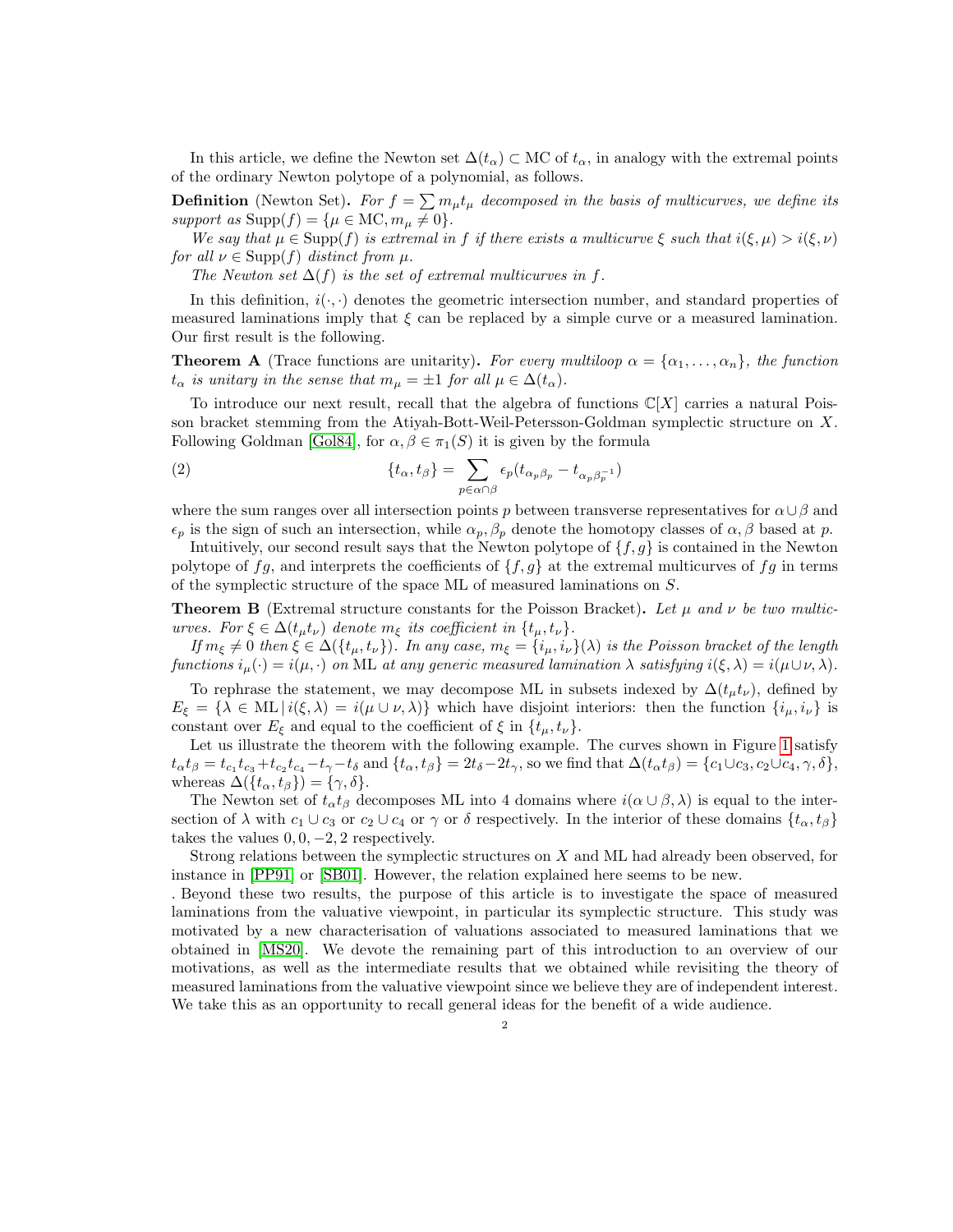

<span id="page-2-0"></span>Figure 1. Product and Poisson bracket in a sphere with four punctures.

The Newton polytope. A leading analogy in this article is to think of the collection  $(t_\mu)$  as a monomial basis in a polynomial algebra; keeping in mind that it is not stable under multiplication.

Consider the degree  $\deg_d$  defined for  $d \in \mathbb{R}^n$  on the algebra  $\mathbb{C}[t_1,\ldots,t_n]$  by

$$
\deg_d\left(\sum_{\mu}m_{\mu}t^{\mu}\right)=\max\{\langle m_{\mu},d\rangle,m_{\mu}\neq 0\}
$$

where  $t^{\mu} = t_1^{\mu_1} \cdots t_n^{\mu_n}$ , and  $\langle \cdot, \cdot \rangle$  stands for the usual scalar product. This degree (the opposite of) a monomial valuation. For  $P \in \mathbb{C}[t_1,\ldots,t_n]$ , a monomial  $t^{\mu}$  is an extremal point of its usual Newton polytope  $\Delta(P)$  if  $m_{\mu} \neq 0$  and for some  $d \in \mathbb{R}^n$  the maximum defining  $\deg_d$  is attained uniquely at  $t^{\mu}.$ 

Our starting point is to replace the degree  $\deg_d$  by the valuation associated to a measured lamination  $\lambda$  in S. For us a valuation will be a map  $v : \mathbb{C}[X] \to \{-\infty\} \cup \mathbb{R}$  satisfying  $v(fg) =$  $v(f) + v(g)$  and  $v(f + g) \leq \max(v(f), v(g))$  for all  $f, g \in \mathbb{C}[X]$ . We choose this convention, which is opposite to the usual one, to avoid crowding too many signs. Specialists will notice that such valuations centered at infinity of the affine variety X take non-negative values on the ring  $\mathbb{C}[X]$  of characters.

In a groundbreaking series of articles starting with [\[MS84\]](#page-23-5), Morgan-Shalen showed that the character variety  $X$  can be compactified using valuations, in the spirit of the Riemann-Zariski compactification. In particular, the space of measured laminations viewed as Thurston's compactification of Teichmüller space, can be embedded in the space of valuations on  $\mathbb{C}[X]$  with values in an archimedian group. However, this embedding used a degeneration process and is not completely explicit: if v is the valuation associated to a lamination  $\lambda$ , we clearly have  $v(t_\mu) = i(\lambda, \mu)$  but it was not clear what should be  $v(f)$  for a general element  $f \in \mathbb{C}[X]$ .

In our previous article [\[MS20\]](#page-23-0), we showed that the space of measured laminations ML can be identified with the space of *simple* valuations  $v : \mathbb{C}[X] \to \{-\infty\} \cup \mathbb{R}_{\geq 0}$ , simple meaning monomial with respect to the multicurve basis:

<span id="page-2-1"></span>(3) 
$$
v\left(\sum m_{\mu}t_{\mu}\right) = \max\{v(t_{\mu}), m_{\mu} \neq 0\}.
$$

This justifies our definition for the Newton set of  $f = \sum m_{\mu} t_{\mu}$  as the set of  $\mu \in \text{Supp}(f)$  such that the maximum in [\(3\)](#page-2-1) is attained uniquely at  $t_{\mu}$  for some  $v \in \text{ML}$ .

For a concrete example, consider the particular case of a multiloop  $\alpha$  contained in an incompressible pair of pants  $P \subset S$ . The subsurface P contains only three simple curves, its boundary components, and they do not intersect each other. Denoting  $t_1, t_2, t_3$  the trace functions along these components, we find that  $t_{\alpha} \in \mathbb{Z}[t_1, t_2, t_3]$ . This polynomial is often called the Fricke polynomial and has been much studied, see [\[Mag81,](#page-23-1) Section 2.2]. Now any valuation associated to a measured lamination on S restricts to a monomial valuation on  $\mathbb{C}[t_1, t_2, t_3]$ , and we find that our Newton set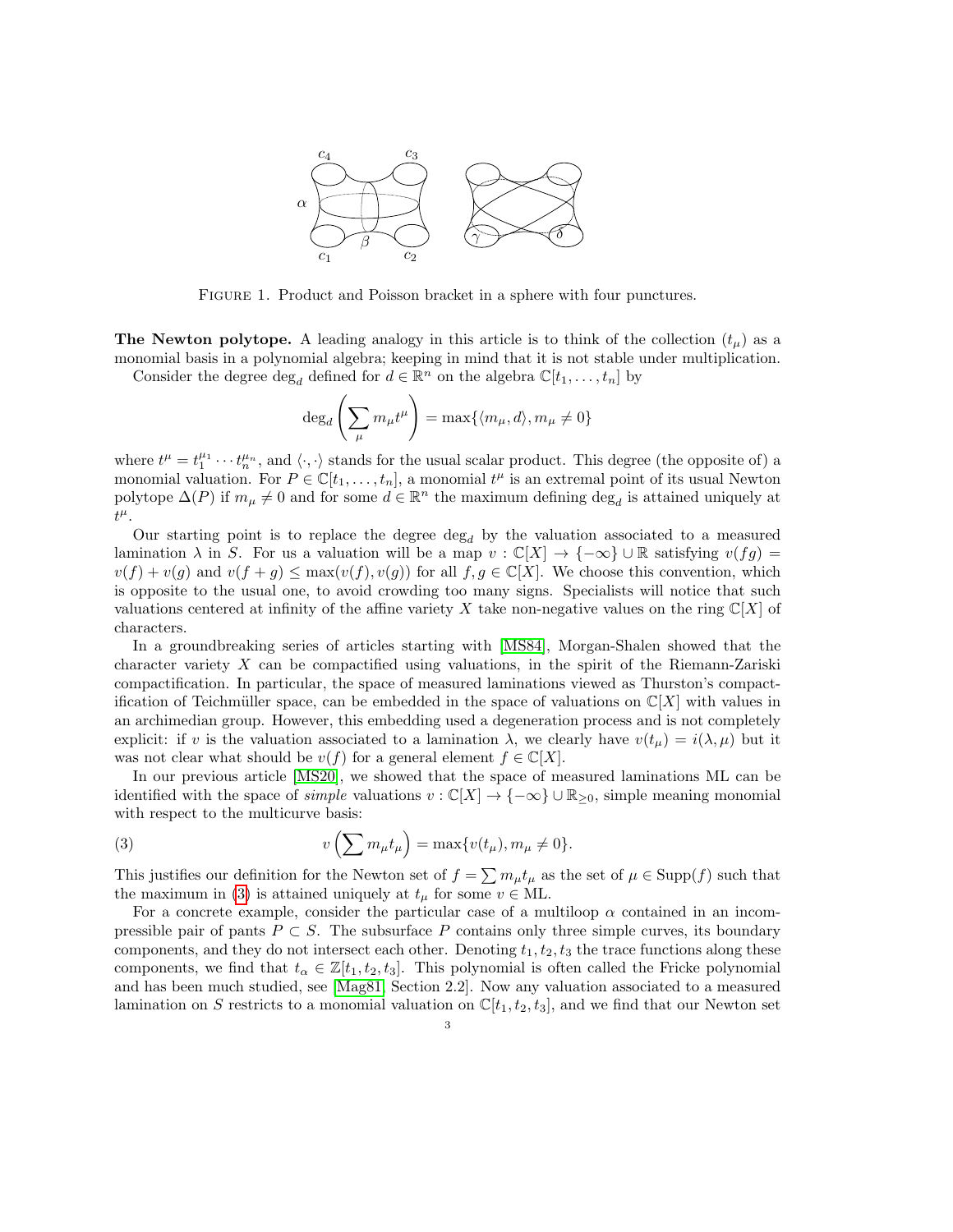corresponds to the extremal points of the usual Newton polytope. Even for such  $\alpha \subset P$ , it is not easy to determine  $\Delta(t_{\alpha})$  from the  $\alpha_i \in \pi_1(S)$ , and the unitarity property is not an obvious one.

We believe that the Newton set  $\Delta(t_{\mu}t_{\nu})$  for two multicurves  $\mu$  and  $\nu$  is worth studying as it gives some interesting information on the structure constants for the multiplication of  $\mathbb{C}[X]$  in the basis of multicurves. As an illustration, we will show the following proposition. For multicurves  $\mu, \nu \in \text{MC}$ , let  $L_{\mu}(\nu)$  be the multicurve obtained from  $\mu \cup \nu$  by smoothing every intersection with a left turn as we travel along a segment of  $\mu$  which meets a segment of  $\nu$ . This "product" has been introduced and studied by Luo (see [\[Luo10\]](#page-23-6) and references therein).

**Proposition A.** For all multicurves  $\mu, \nu \in \text{MC}$ , if  $i(\mu, \nu) > 0$  then  $L_{\mu}(\nu)$  and  $L_{\nu}(\mu)$  are distinct, and both belong to  $\Delta(t_\mu t_\nu)$  and  $\Delta({t_\mu,t_\nu})$  simultaneously. Moreover, the coefficients of  $L_\mu(\nu)$  and  $L_{\nu}(\mu)$  in  $\{t_{\mu}, t_{\nu}\}\$ are  $\pm i(\mu, \nu)$ .

It is worth noticing that we only talk about the Newton set and not about the Newton polytope, as we do not know any reasonable notion of convexity in ML. However, we can define the dual Newton polytope of a function  $f \in \mathbb{C}[X]$  as  $\Delta^*(f) = \{v \in \text{ML} \mid v(f) \leq 1\}$ . Moreover, using the order structure we could define the poset of faces of  $\Delta(f)$ , whose combinatorics may be a promising land of investigation but we did not go further in that direction.

Symplectic and combinatorial volumes of dual polytopes. This paragraph only serves motivational purposes and does not claim new results, it may be skipped harmlessly.

Thurston's symplectic form on ML provides a notion of volume, thus we may ask for the topological meaning of the volume  $Vol \Delta^*(t_\alpha)$  when  $\alpha$  is a multiloop. It vanishes unless  $\alpha$  is filling, meaning it intersects every simple curve.

When  $\alpha$  is a filling multiloop, a celebrated theorem of M. Mirzakhani [\[Mir16\]](#page-23-7) extended by Rafi and Souto [\[RS17\]](#page-23-8), estimates the number of elements in its orbit under the modular group  $Mod(S)$ as a bound on their complexity tends to infinity. More precisely, fix  $\beta$  another filling multiloop, and denote  $m_q > 0$  the volume of the moduli space of hyperbolic metrics on S for the Weil-Petersson form, then :

$$
\lim_{R \to \infty} \frac{\text{Card}\{\varphi \in \text{Mod}(S) \mid i(\varphi(\alpha), \beta) \le R\}}{R^{6g-6}} = \frac{\text{Vol}\,\Delta^*(t_\beta)\,\text{Vol}\,\Delta^*(t_\alpha)}{m_g}
$$

The identification between measured laminations and simple valuations implies, using Equation [\(3\)](#page-2-1), that the Newton dual polytope  $\Delta^*(f)$  of  $f \in \mathbb{C}[X]$  equals the intersection of  $\Delta^*(t_\mu)$  for  $\mu \in \Delta(f)$ . These "elementary cones"  $\{v \in \text{ML} \mid v(t_{\mu}) < 1\}$  are described by explicit sets of linear inequalities in any PL chart of ML, and the volume of their intersection is computable. This yields a constructive procedure to compute Mirzakhani's constant Vol $\Delta^*(t_\alpha)$ , and shows that it depends only on  $\Delta(t_{\alpha})$ . It also shows that these volumes are rational.

A different motivation is that this Newton set - as the usual one - could have applications to the problem of counting solutions of algebraic equations in X. We wonder for instance if it helps estimating the number of solutions to a system of  $6g - 6$  equations  $t_{\gamma_i} = x_i$  where  $\gamma_1, \ldots, \gamma_{6g-6} \in$  $\pi_1(S)$  and  $x_1, \ldots, x_{6q-6} \in \mathbb{C}$ . This could have interesting applications to 3-dimensional topology, for instance to evaluate the number of characters of representations of  $\pi_1(M)$  of a 3-manifold M from a Heegaard decomposition.

Measured laminations as valuations. In this article we study measured laminations using the tools of valuation theory. There are two well-known invariants for an archimedean valuation v: its rational rank defined as the dimension of the Q-vector space generated by the group  $\Lambda_v$  of its values (that is differences of lengths for the corresponding measured lamination), and the transcendence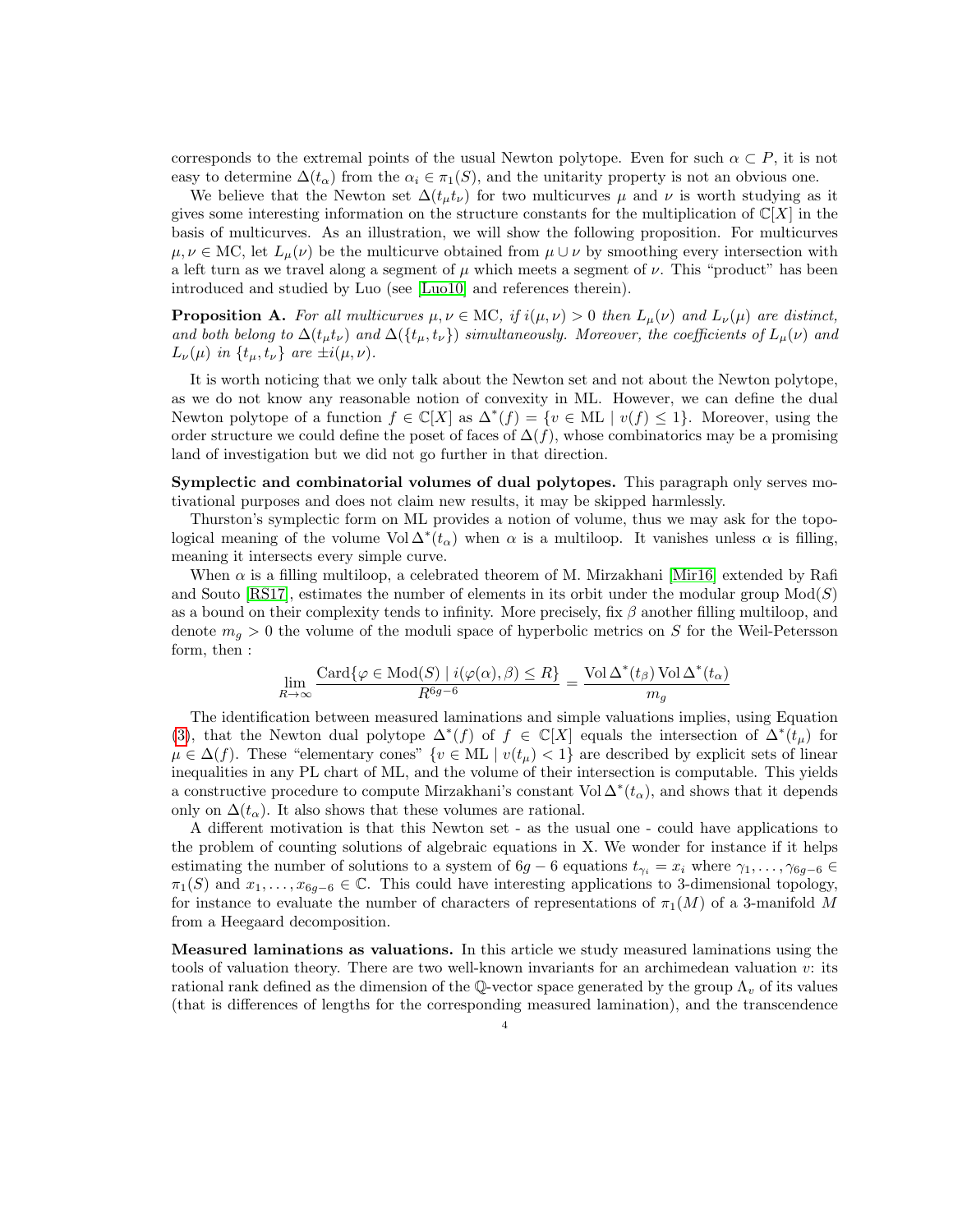degree of its residue field  $k_v$ . These invariants are related by the celebrated Abhyankar inequality rat.rk $(v)$  + tr.deg $(k_v) \leq 6g - 6$ . Here we will show the following.

**Proposition B** (Characterising strict valuations). For a valuation v associated to a measured lamination  $\lambda$ , the following properties are equivalent.

- (1) Distinct multicurves  $\mu$  and  $\nu$  have distinct lengths:  $i(\lambda, \mu) \neq i(\lambda, \nu)$ .
- (2) The residue field of  $\mathbb{C}(X)$  at v has transcendence degree 1, or  $k_v = \mathbb{C}$ .
- (3) The Q-vector space generated by the set of lengths  $i(\lambda, \mu)$  for  $\mu \in \text{MC}$  has dimension 6g 6.

The first property implies that  $v$  defines a total order on the set of multicurves, so the max in Equation [3](#page-2-1) will always be strict, which is why they deserve to be called strict valuations. They played a prominent role in our previous article, where we showed that almost all valuations are strict in the measure theoretical sense. They will be equally important in this paper, as the second property enables to define the residual value at v of a function  $f \in \mathbb{C}(X)$  satisfying  $v(f) \leq 0$ . Combined with the last property, it shows that strict valuations are Abhyankar in the sense that his inequality is an equality: we wonder whether any measured lamination gives rise to an Abhyankar valuation.

We have not come across strict valuations in the literature. Instead we encounter maximal measured lamination, those whose support cannot be enlarged. In this article, we characterize the valuations associated to maximal laminations as being *acute*: for any  $\alpha, \beta \in \pi_1(S) \setminus \{1\}$  we never have  $v(t_{\alpha}t_{\beta}) = v(t_{\alpha\beta}) = v(t_{\alpha\beta-1})$  so that these quantities are the lengths for the edges of an acute isosceles triangle. We will show that a valuation is acute if and only if any time we smooth a self-intersection of a multiloop which is taut (minimally intersecting in its homotopy class), the two resulting multiloops have distinct  $\lambda$ -lengths. This property plays a crucial role in the proof of the unitarity theorem. We also show that any strict valuation is acute and wonder if the reciprocal statement is true.

Tangent spaces and Thurston's symplectic structure. The space of measured laminations is a PL manifold but does not carry any sensible smooth structure (for which intersection numbers have smooth variations), so there is no symplectic structure in the usual sense. However, Thurston showed that most points (maximal laminations) have a well-defined tangent space endowed with a non-degenerate skew-symmetric form.

In this article we propose a straightforward notion for the tangent space  $T_vML$  at a valuation, and show that when v is strict, it coincides with the space  $Hom(\Lambda_v, \mathbb{R})$  which has dimension rat.  $rk(v) =$ 6g − 6. Then we show how the Goldman Poisson bracket induces a "residual Poisson bracket" at any strict valuation v, thus endowing  $T_vML$  with a symplectic structure. For future reference we shall name this model after Goldman. This uses the crucial fact that, given  $f, g \in \mathbb{C}[X]$ , the Newton polytope  $\Delta({f}, g)$  is included in  $\Delta(fg)$  as we already noticed in the second theorem. This property amounts to the inverse inclusion of the dual polytopes  $\Delta^*(f,g) \supset \Delta^*(fg)$ , which can be written simply as  $v({f, g}) \le v(fg)$  for all  $v \in ML$ .

Finally, we provide precise identifications between this symplectic vector space and two other existing models in the literature, which we now pass under review.

In Morgan-Shalen work, the key notion allowing to relate measured laminations to valuations is the action of  $\pi_1(S)$  on real trees. We like to think of this dynamical point of view as lying in between the two others as in the following schematic table.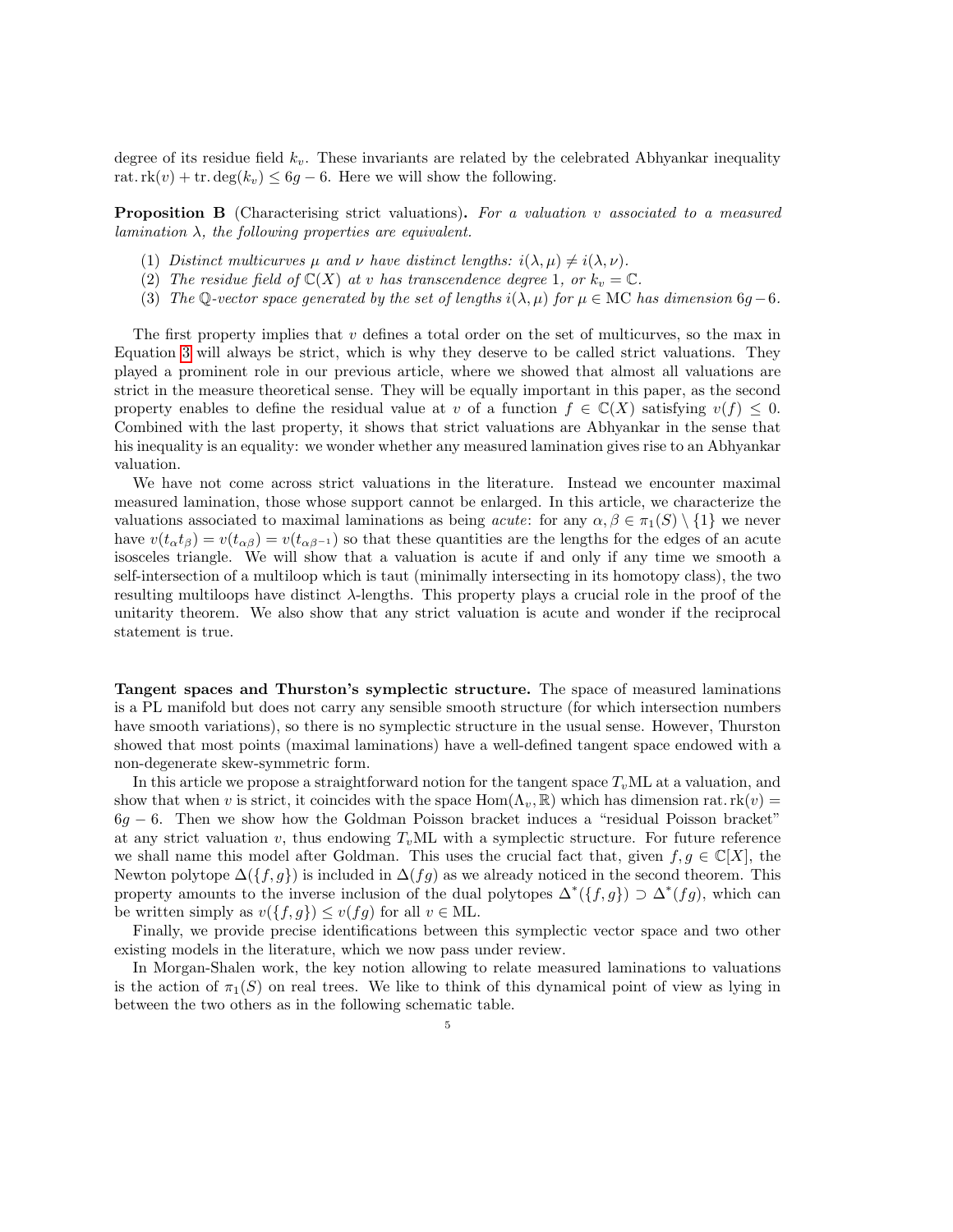| Topological/Geometrical       | Dynamical            | Functional            |
|-------------------------------|----------------------|-----------------------|
| measured foliation            | action of $\pi_1(S)$ | valuation             |
| measured geodesic laminations | on a real tree       | intersection function |

For future reference, we name the symplectic vector spaces appearing naturally from each of those approaches after Thurston, Bonahon and Goldman respectively.

Goldmans's model: is given by the residual Poisson bracket on  $T<sub>v</sub>ML$  which we introduced briefly, it will be described with more detail in the body of the paper.

Thurston's model: viewing  $\lambda$  as a maximal measured lamination, one can associate a ramified 2-fold covering  $S' \to S$  known as the orientation cover of the lamination. The group  $H^1(S', \mathbb{R})$ splits into a symmetric and antisymmetric part with respect to involution of the covering  $S' \to S$ . The space  $H^1(S', \mathbb{R})^-$  with the cup-product form is the geometrical model for  $T_\lambda ML$ .

Bonahon's model: if we consider a trivalent real tree T with a free and minimal action of  $\pi_1(S)$ , we can consider the space of functions  $c: V(T)^2 \to \mathbb{R}$  on the set of pairs of trivalent vertices of T which satisfy:

- (1)  $c(x, y) = c(y, x)$ .
- (2)  $c(x, y) = c(x, z) + c(z, y)$  if z belongs to the geodesic joining x to y.
- (3)  $c(\alpha x, \alpha y) = c(x, y)$  for all  $\alpha \in \pi_1(S)$ .

Again, this space has a natural antisymmetric form related to the cyclic orientation of  $T$  at every trivalent vertex. It is a variation on the notion of transverse cocycles introduced by Bonahon (see [\[Bon96\]](#page-23-9)). The identification between Thurston's and Bonahon's model is well-known but all proofs we encountered use auxiliary structures like train tracks. At the end of the article, we provide "invariant" proofs for the following result.

**Theorem C** (Symplectomorphisms). There are natural isomorphisms of symplectic vector spaces between the models of Thurston, Bonahon and Goldman.

In particular we provide a new construction of independent interest reminiscent of Milnor's join construction, which starting from a trivalent real tree, gives a space homotopically equivalent to the covering  $S'$ . We may wonder which of these three symplectic identifications persist for more general actions of Fuchsian groups on real trees.

# Plan of the paper

| Introduction                                  |    |
|-----------------------------------------------|----|
| 1. Background                                 | 7  |
| 2. Measured laminations and simple valuations | 8  |
| 3. Newton polytopes of trace functions        | 11 |
| 4. Residual Poisson structure on ML           | 12 |
| 5. Actions of $\pi_1(S)$ on real trees        | 14 |
| 6. Identifying the symplectic tangent models  | 19 |
| References                                    | 24 |

Acknowledgements. We wish to thank Chris Leininger and Maxime Wolff for useful discussions around this project, as well as Patrick Popescu-Pampu for reading the introduction.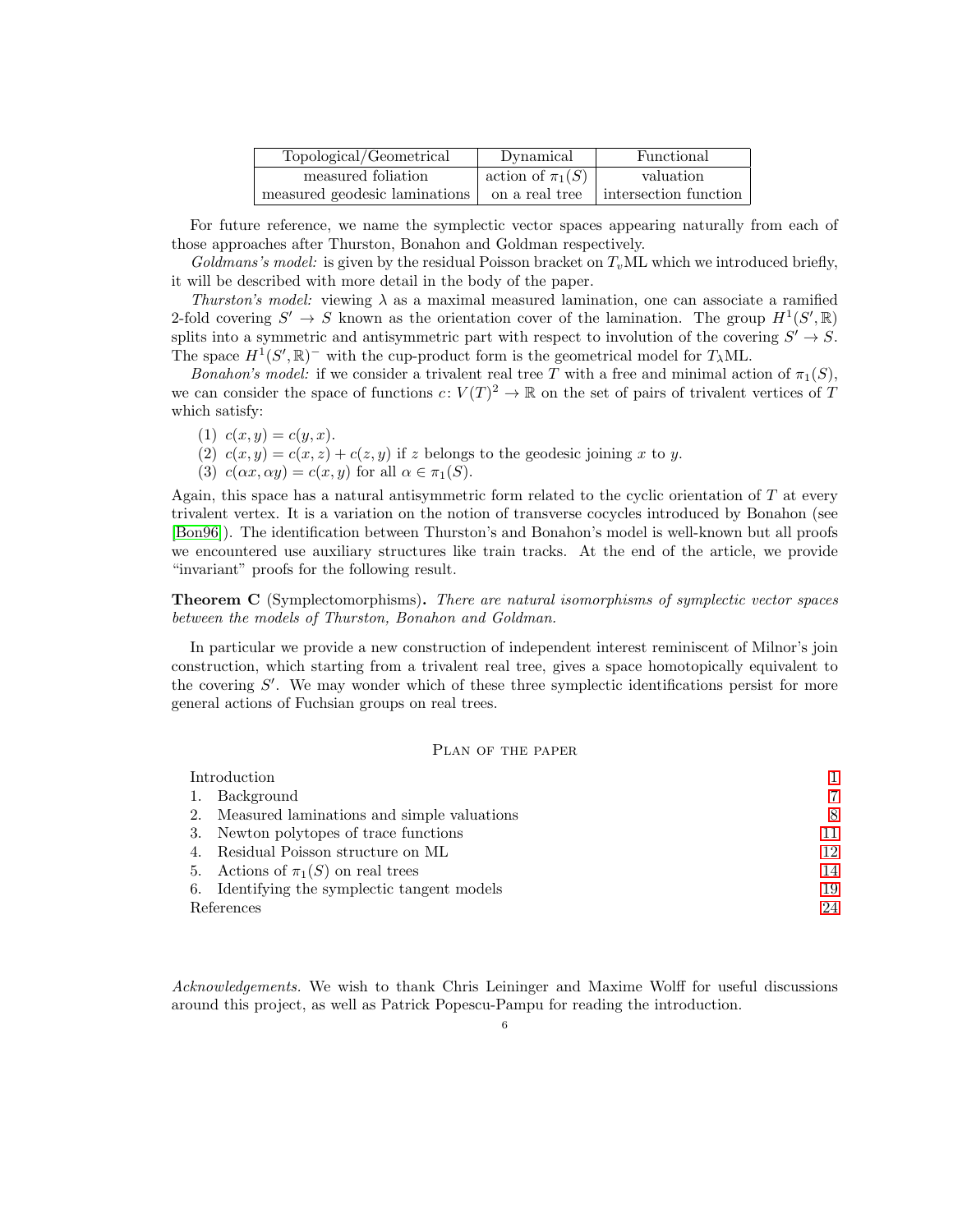#### 1. Background

<span id="page-6-0"></span>1.1. Algebra of functions on the character variety. Let  $S$  be a closed connected and oriented surface of genus  $g \geq 1$ . We denote by X the character variety of S, which is the algebraic quotient of its representation variety  $\text{Hom}(\pi_1(S), \text{SL}_2(\mathbb{C}))$  by the conjugacy action of  $\text{SL}_2(\mathbb{C})$ , defined as the spectrum of its algebra of functions:

$$
\mathbb{C}[X] = \mathbb{C}[\text{Hom}(\pi_1(S), \text{SL}_2(\mathbb{C}))]^{\text{SL}_2(\mathbb{C})}.
$$

A celebrated result of Procesi gives generators and relations for this algebra (which holds for any finitely generated group). For  $\alpha \in \pi_1(S)$ , we note  $t_\alpha \in \mathbb{C}[X]$  the trace function given by  $t_{\alpha}([\rho]) = \text{tr}\,\rho(\alpha).$ 

**Theorem 1** (Procesi). The algebra  $\mathbb{C}[X]$  is generated by the  $t_{\alpha}$  for  $\alpha \in \pi_1(S)$ . The ideal of relations is generated by  $t_1 - 2$  and  $t_\alpha t_\beta - t_{\alpha\beta} - t_{\alpha\beta-1}$  for all  $\alpha, \beta \in \pi_1(S)$ .

**Definition 1.** A multiloop on S is a class of continuous maps  $f: \Gamma \to S$  from compact 1dimensional manifolds  $\Gamma$  to S which is not homotopic to a constant on any component. We consider it modulo the relation declaring f equivalent to  $f' : \Gamma' \to S$  when there is a homeomorphism  $\varphi : \Gamma \to \Gamma'$  such that  $f' \circ \varphi$  is homotopic to f.

A multicurve is a multiloop which is represented by an embedding, we denote MC the set of multicurves.

A multiloop amounts to a finite multiset  $\{\alpha_1, \ldots, \alpha_n\}$  of non-trivial conjugacy classes in  $\pi_1(S)$ considered up to inversion: we define  $t_{\alpha} = \prod_{i=1}^{n} t_{\alpha_i}$ , in particular  $t_{\emptyset} = 1$ . The components of a multicurve must be non contractible, simple and pairwise disjoint.

Applying the trace relation recursively to reduce the number of self intersections in multiloops, one may deduce part of the following theorem [\[PS00\]](#page-23-11). The linear independance requires more work.

**Theorem 2.** The family  $(t_{\mu})_{\mu \in \text{MC}}$  forms a linear basis of the algebra  $\mathbb{C}[X]$ .

1.2. Deriving the Poisson algebra from the Kauffman algebra. The multiplication and the Poisson bracket on  $\mathbb{C}[X]$  appear naturally as by-products of the Kauffman algebra  $K(S, R)$  over some ring R containing an invertible element A. Recall that a banded link in an oriented 3-manifold is an oriented submanifold diffeomorphic to a finite union of annuli.

As an R-module, the Kauffman algebra is the quotient of the free module over isotopy classes of banded links L in  $S \times [0,1]$ , by the sub-module generated by Kauffman's local skein relations  $[\bigcirc \cup L] = (-A^2 - A^{-2})[L]$  and  $[L_{\times}] = A[L_{+}] + A^{-1}[L_{-}]$  where  $L_{\times}, L_{+}, L_{-}$  are banded links differing in a ball as shown in Figure [2.](#page-6-1)



<span id="page-6-1"></span>Figure 2. Local skein relation.

The product is given by stacking two banded links one above the other. Precisely,  $[L_0][L_1]$  =  $[\Phi_0(L_0) \cup \Phi_1(L_1)]$  for maps  $\Phi_i(x,t) = (x,(t+i)/2)$  of  $S \times [0,1]$  into itself.

Any multicurve  $\mu$  on S can be seen as a banded link  $[\mu]$  in  $S \times [0, 1]$  by considering a tubular neighborhood  $S \times \{1/2\}$  often called its blackboard framing.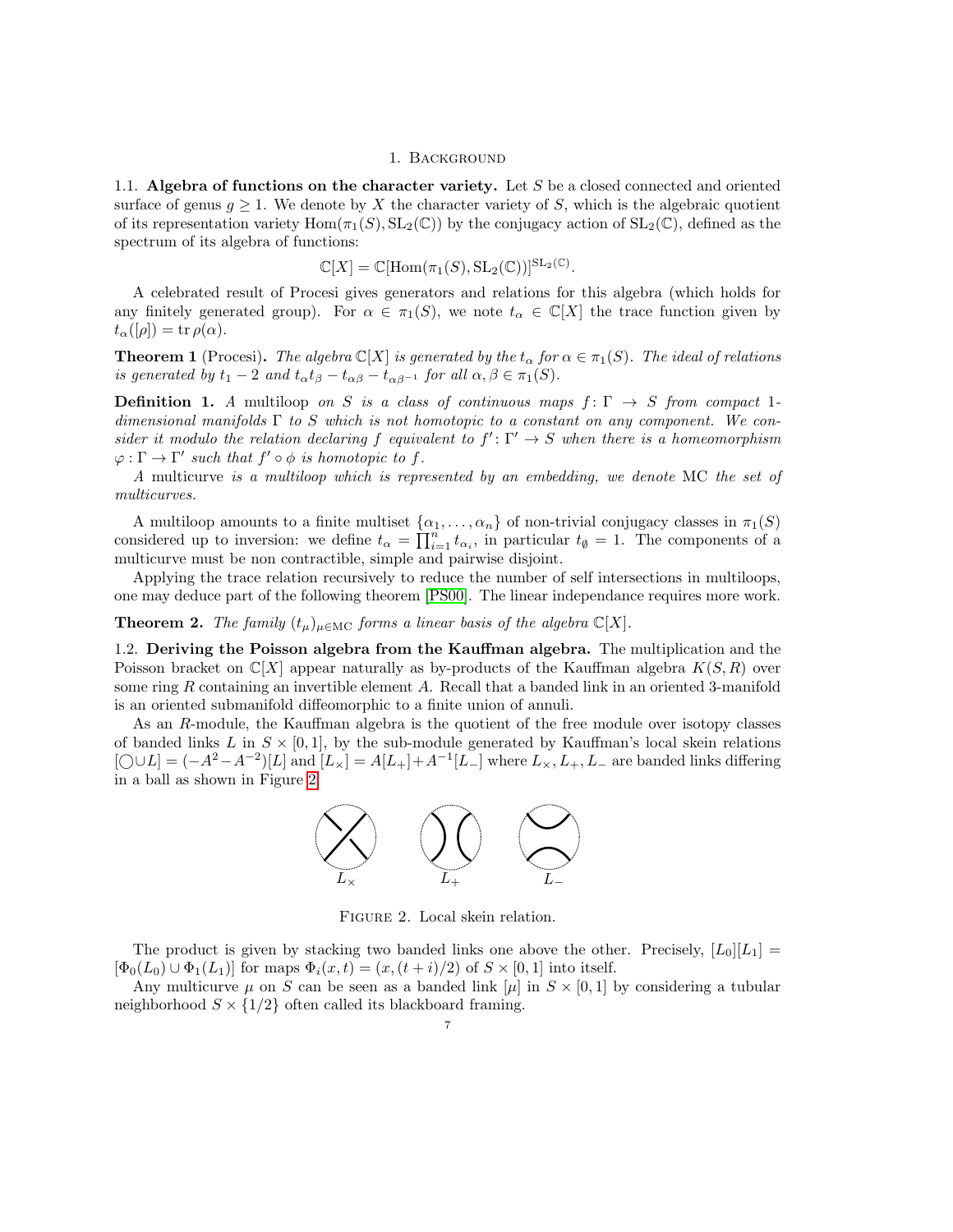**Theorem 3** (Przytycki/Turaev). Using the previous notations:

- (1) The module  $K(S, R)$  is a free R-module generated by multicurves.
- (2) The algebra  $K(S, \mathbb{C})$  with  $A = -1$  is commutative, and the map sending the blackboard framing  $[\mu]$  to  $(-1)^{|\mu|}t_{\mu}$  defines an isomorphism  $K(S,\mathbb{C}) \to \mathbb{C}[X]$  where  $|\mu|$  denotes the number of components of  $\mu$ .
- (3) The map sending a multicurve to its blackboard framing yields an isomorphism of  $\mathbb{C}[A^{\pm 1}]$ modules  $K(S, \mathbb{C}) \otimes \mathbb{C}[A^{\pm 1}] \simeq K(S, \mathbb{C}[A^{\pm 1}])$ . In this setting, we have:

<span id="page-7-3"></span>
$$
\{f,g\} = \frac{1}{2} \frac{d}{dA} \Big[ fg - gf \Big]_{A=-1}.
$$

Let us explain more precisely the first point. Given a diagram D for a banded link  $L \subset S \times [0, 1]$ , we denote by C its set of crossings. For any map  $\xi: C \to {\pm 1}$ , set  $w_{\xi} = \sum_{c} \xi(c)$  and consider the diagram  $D_{\xi}$  obtained after smoothing each crossing  $c \in C$  according to the sign  $\xi(c)$ , and removing the  $n_{\xi}$  trivial components which appear in the result. We have in  $K(S, R)$  the formula:

(4) 
$$
[L] = \sum_{\xi: C \to \{\pm 1\}} (-A^2 - A^{-2})^{n_{\xi}} A^{w_{\xi}} [D_{\xi}]
$$

which, after grouping terms corresponding to a same diagram  $[D<sub>\epsilon</sub>]$ , yields the decomposition of [L] in the basis of multicurves. We use this formula in order to understand the product of two multicurves: intuitively, the product consists in taking the disjoint union and summing over all possible smoothings.

With the second point, we deduce that the algebra  $\mathbb{C}[X]$  has a linear basis indexed by trace functions of multicurves. At  $A = -1$ , the class of [L] does not change if we change a crossing: we can replace the notion of banded link with the simplest notion of multiloop that we defined previously.

The Kauffman algebra is not completely necessary for our purposes. However, we find it conceptually useful for the following reasons. It transforms the trace relation into a local relation whose sign is more convenient (for instance while performing successive diagrammatic computations), and a better understanding of the product in terms of smoothings. It also provides a simple reason to why the Goldman bracket actually satisfies the Jacobi relation: this comes from the third point and the obvious associativity of multiplication the Kauffman algebra. Finally, in the context of this article, it provides an alternative formula for the Poisson bracket which enlightens Theorem [B:](#page-1-0) a smoothing  $\xi$  which is extremal for  $\alpha$ |[β] is also extremal for the Poisson bracket  $\{t_{\alpha}, t_{\beta}\}\)$ , and its coefficient is  $\pm w_{\xi}$ , this integer will be interpreted as a residual Poisson bracket.

# <span id="page-7-1"></span>2. Measured laminations and simple valuations

<span id="page-7-0"></span>2.1. Simple valuations. It is well-known that a measured lamination  $\lambda$  on S is characterized by the length  $i(\lambda, \gamma)$  it assigns to any simple curve  $\gamma$ . This "functional" point of view can be extended to define a map  $v_\lambda : \mathbb{C}[X] \to \{-\infty\} \cup [0, +\infty)$  satisfying  $v(0) = -\infty$  and for all  $f = \sum m_\mu t_\mu$ decomposed in the multicurve basis:

(5) 
$$
v_{\lambda}(f) = \max\{i(\lambda,\mu) \mid m_{\mu} \neq 0\}
$$

where  $i(\lambda, \mu) = i(\lambda, \mu_1) + \cdots + i(\lambda, \mu_n)$  for a multicurve  $\mu$  with components  $\mu_1, \ldots, \mu_n$ . By [\[MS20,](#page-23-0) Proposition 1.2], Equation [\(5\)](#page-7-1) is coherent with the fact that for any  $\alpha \in \pi_1(S)$ , not necessarily simple, we actually have  $v_{\lambda}(t_{\alpha}) = i(\lambda, \alpha)$ . Let us recall [\[MS20,](#page-23-0) Definition 1.1].

<span id="page-7-2"></span>**Definition 2.** A simple valuation on  $\mathbb{C}[X]$  is a map  $v : \mathbb{C}[X] \to \{-\infty\} \cup \mathbb{R}_{\geq 0}$  satisfying: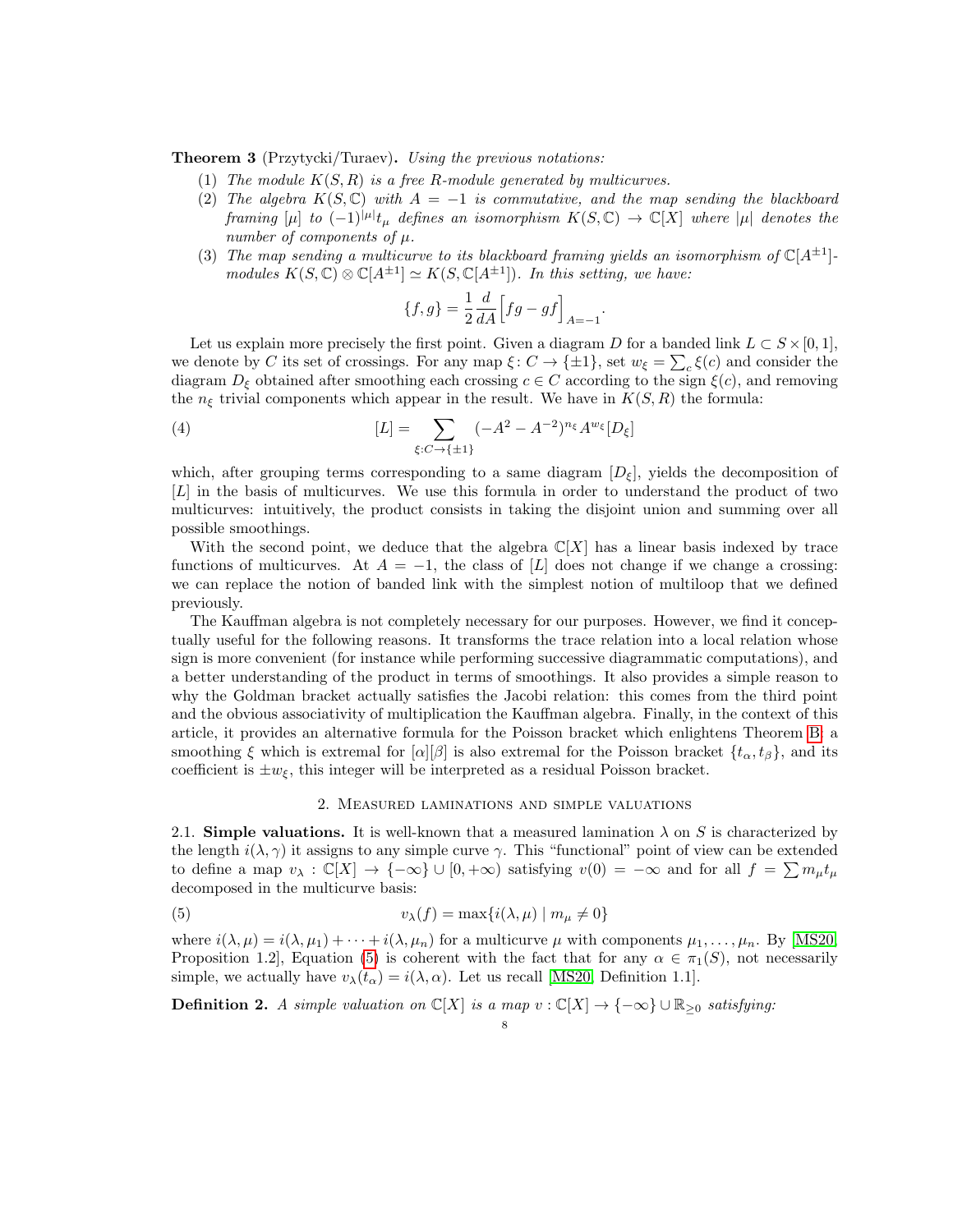- (1)  $v(f) = -\infty$  if and only if  $f = 0$ .
- (2)  $v(fg) = v(f) + v(g)$  for all  $f, g \in \mathbb{C}[X]$ .
- (3) If  $f = \sum m_{\mu} t_{\mu}$  then  $v(f) = \max\{v(t_{\mu}) \mid m_{\mu} \neq 0\}.$

The following characterization was of fundamental importance in [\[MS20\]](#page-23-0): it yields an homeomorphism between the space of simple valuations and ML, both topologies being defined by simple convergence for the evaluations of multicurves.

**Theorem 4** (M-S). The simple valuations on  $\mathbb{C}[X]$  are precisely the  $v_\lambda$  for  $\lambda \in \mathcal{ML}$ .

The maximality condition of Definition [2](#page-7-2) implies that for any  $f, g \in \mathbb{C}[X]$ , we have  $v(f + g) \leq$  $\max(v(f), v(g))$ , with equality if  $v(f) \neq v(g)$ . Given a multiloop  $\alpha$  with a self-intersection p, the two smoothings at p give multiloops  $\alpha_+$  and  $\alpha_-$  and the trace relation reads  $t_{\alpha} = \pm t_{\alpha_+} \pm t_{\alpha_-}$ . Hence any valuation v satisfies  $v(t_\alpha) \leq \max(v(t_{\alpha_+}), v(t_{\alpha_-}))$ . The following lemma was proven by Dylan Thurston in [\[Thu09\]](#page-23-12), and removes the condition  $v(t_{\alpha+}) \neq v(t_{\alpha-})$  for equality to hold. We provide an independent proof in Section [5](#page-13-0) which relies on the geometry of real trees.

<span id="page-8-0"></span>**Lemma 1** (Smoothing Lemma). Let  $\alpha$  be a taut multiloop with a self intersection p. We denote as usual by  $\alpha_+$  and  $\alpha_-$  the two smoothings of  $\alpha$  at p. For any  $v \in \text{ML}$  we have  $v(t_\alpha)$  $\max(v(t_{\alpha_+}), v(t_{\alpha_-})).$ 

In fact, the inequality  $v(t_{\alpha_+}) \neq v(t_{\alpha_-})$  holds under certain conditions on v which are satisfied over subsets of full measure in ML, as we now explain.

2.2. Acute valuations. We say that a simple valuation  $v = v_{\lambda} \in ML$  is *positive* if  $v(f) > 0$  for all non-constant  $f \in \mathbb{C}[X]$ . It is equivalent to say that  $i(\lambda, \alpha) > 0$  for all  $\alpha \in \pi_1(S)$ , or  $i(\lambda, \mu) > 0$  for all simple curves  $\mu$ . Such measured laminations are called filling or aperiodic in the literature.

We now introduce the notion of acute valuation, which will happen to be equivalent to the notion of maximal measured geodesic lamination.

<span id="page-8-1"></span>**Definition 3.** A simple valuation  $v \in ML$  is called acute if it is positive and for any non-trivial  $\alpha, \beta \in \pi_1(S)$  we do not have  $v(t_{\alpha\beta}) = v(t_{\alpha}t_{\beta}) = v(t_{\alpha\beta-1}).$ 

<span id="page-8-2"></span>**Lemma 2** (Unique smoothing). A positive simple valuation  $v_{\lambda} \in \text{ML}$  is acute if and only if for every taut multiloop  $\alpha$ , and smoothings  $\alpha_{\pm}$  at a self-intersection, we have:

$$
i(\lambda, \alpha_+) \neq i(\lambda, \alpha_-).
$$

This justifies the terminology:  $v \in ML$  is acute when for every such a multiloop  $\alpha$ , the values  $i(\lambda, \alpha)$ ,  $i(\lambda, \alpha_{+})$ ,  $i(\lambda, \alpha_{-})$  are the lengths of an acute isosceles triangle such that one of the longest edges corresponds to the multiloop  $\alpha$  with greatest self-intersection number.

*Proof.* Suppose  $v \in ML$  is acute. By decomposing  $\alpha$  into connected components, we observe that the smoothing concerns at most two of them, and the proof reduces to the following cases.

- (1) Either  $\alpha$  is a single loop self-intersecting at p. Denote by  $\gamma, \delta \in \pi_1(S, p)$  the elements such that  $\alpha$  is homotopic to  $\gamma\delta$ . The tautness assumption implies that  $\gamma$  and  $\delta$  are non-trivial. Depending on the combinatorics of the intersection, one smoothing is homotopic to  $\gamma \delta^{-1}$ and the other to the union  $\gamma \cup \delta$ . If  $v(t_{\gamma\delta-1}) = v(t_{\gamma}\tau_{\delta})$  then, from the acute property  $v(t_{\gamma\delta})$ differs from them, which contradicts the Smoothing Lemma [1.](#page-8-0)
- 2. Otherwise the multiloop  $\alpha$  has two components intersecting at p. We denote by  $\gamma, \delta \in$  $\pi_1(S, p)$  the (non-trivial) homotopy classes of the two components. Again,  $\alpha_+$  and  $\alpha_-$  are homotopic to  $\gamma \delta$  and  $\gamma \delta^{-1}$ : the reasoning is the same.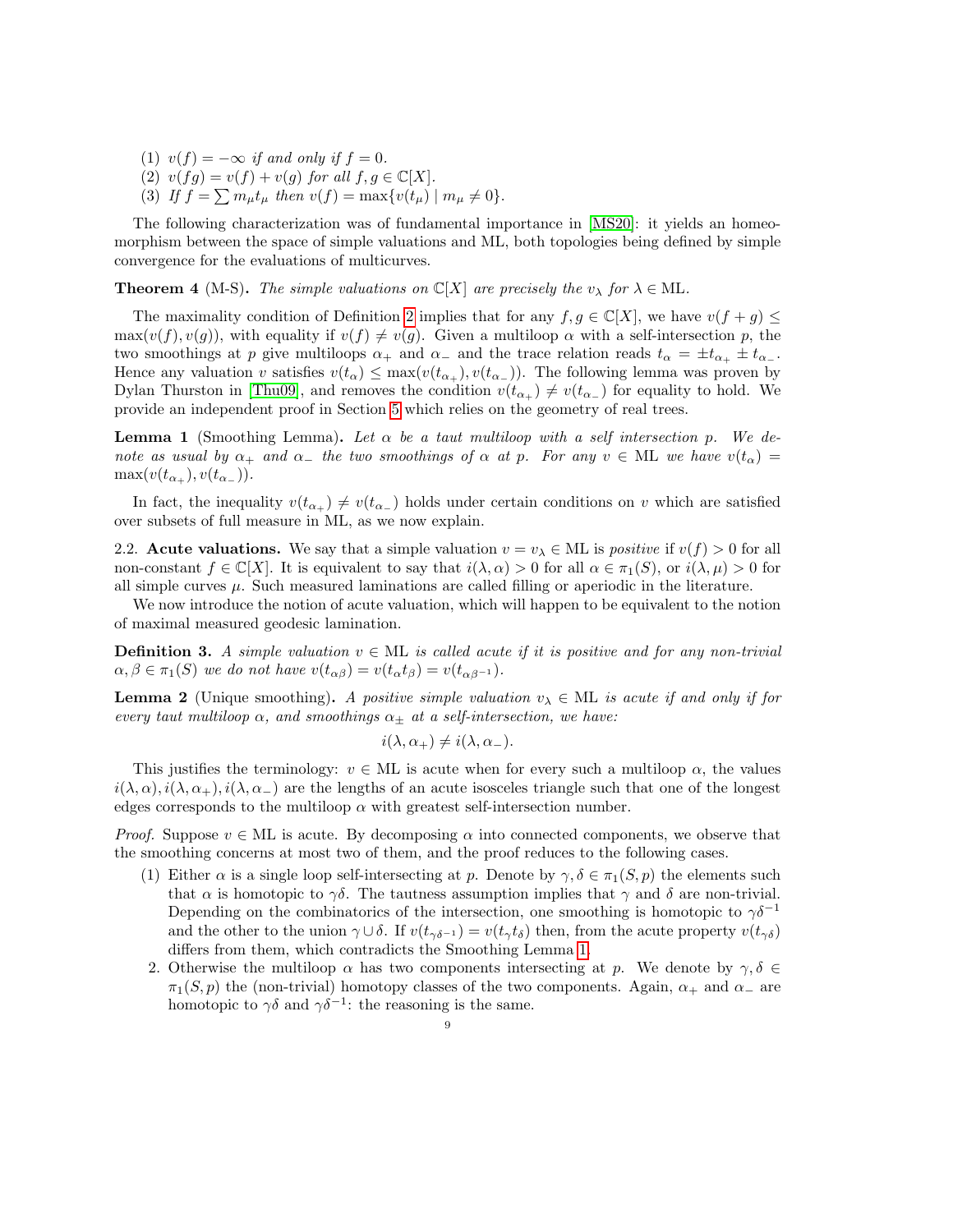Conversely, suppose  $\alpha, \beta \in \pi_1(S)$  are non trivial. If they are powers of a same element, say  $\alpha = \gamma^n$  and  $\beta = \gamma^m$ , then  $v(t_{\alpha\beta}) = |n+m|v(t_{\gamma})$  and  $v(t_{\alpha\beta^{-1}}) = |n-m|v(t_{\gamma})$ . As  $v(t_{\gamma}) > 0$ , we have  $mn = 0$  which is impossible.

Consider a hyperbolic structure on S, so that  $\alpha$  and  $\beta$  act on  $\tilde{S} \simeq \mathbb{H}^2$  by hyperbolic translations along distinct axes  $A_{\alpha}$  and  $A_{\beta}$  respectively.

- (1) If  $A_{\alpha} \cap A_{\beta} = \{p\}$ , then p projects to a point on  $\alpha \cap \beta$ . The smoothings at p are  $\alpha \beta$  and  $\alpha \beta^{-1}$ . The assumption  $i(\lambda, \alpha\beta) \neq i(\lambda, \alpha\beta^{-1})$  says that v satisfies the condition  $v(t_{\alpha}t_{\beta}) \neq v(t_{\alpha\beta^{-1}})$ ensuring that of Definition [3.](#page-8-1)
- (2) If  $A_{\alpha} \cap A_{\beta} = \emptyset$ , then up to replacing  $\beta$  with  $\beta^{-1}$ , we may assume the axes point in the same direction. Now, the axes of  $\alpha\beta$  and  $\beta\alpha$  intersect in a point p. This point projects to a self-intersection of  $\alpha\beta$  which after smoothing gives alternatively  $\alpha \cup \beta$  and  $\alpha\beta^{-1}$ . The assumption  $i(\lambda, \alpha \cup \beta) \neq i(\lambda, \alpha \beta^{-1})$  says that v satisfies the condition  $v(t_{\alpha}t_{\beta}) \neq v(t_{\alpha\beta^{-1}})$ ensuring that of Definition [3.](#page-8-1)

 $\Box$ 

2.3. Strict valuations. Given a simple valuation v we can extend it to  $\mathbb{C}(X)$  by  $v(f/g) = v(f)$  $v(g)$ . We define its valuation ring  $\mathcal{O}_v = \{f \in \mathbb{C}(X) \mid v(f) \leq 0\}$  which has a unique maximal ideal  $\mathcal{M}_v = \{f \in \mathbb{C}(X) \mid v(f) < 0\}$  and residue field  $k_v = \mathcal{O}_v/\mathcal{M}_v$ .

**Lemma 3.** A simple valuation  $v = v_\lambda$  satisfies  $k_v = \mathbb{C}$  if and only if for all distinct multicurves  $\mu, \nu$  we have  $i(\lambda, \mu) \neq i(\lambda, \nu)$ .

Following [\[MS20\]](#page-23-0), we will refer to them as *strict* valuations. We showed that the set of non-strict valuations has zero measure in ML.

*Proof.* Suppose that  $k_v = \mathbb{C}$  and consider two distinct multicurves  $\mu$  and  $\nu$ . If  $v(t_\mu) = v(t_\nu)$  then  $t_{\mu}/t_{\nu} \in \mathcal{O}_{v} \setminus \mathcal{M}_{v}$  so there exists  $\lambda \in \mathbb{C}^{*}$  such that  $t_{\mu}/t_{\nu} - \lambda \in \mathcal{M}_{v}$  thus  $v(t_{\mu}/t_{\nu} - \lambda) < 0$ . But this means  $v(t_\mu - \lambda t_\nu) < v(t_\nu)$ , which contradicts the third condition in Definition [2.](#page-7-2)

Conversely, suppose that v takes distinct values on distinct multicurves and pick  $f = P/Q \in$  $\mathcal{O}_v \backslash \mathcal{M}_v$ . Then  $v(P) = v(Q)$ : decomposing P and Q in the basis of multicurves, they are necessarily of the form  $P = at_{\mu} + P'$  and  $Q = bt_{\mu} + Q'$  with  $a, b \in \mathbb{C}^*$  and  $v(P'), v(Q') < v(t_{\mu})$ . This gives

$$
f = \frac{at_{\mu} + P'}{bt_{\mu} + Q'} = \frac{a + P'/t_{\mu}}{b + Q'/t_{\mu}} = \frac{a}{b} \mod \mathcal{M}_v.
$$

For a simple valuation  $v = v_{\lambda}$ , the set of values  $\Lambda_v^+ = v(\mathbb{C}[X] \setminus \{0\})$  coincides with  $\Lambda_v^+ =$  $\{i(\lambda,\mu) \mid \mu \in \text{MC}\}\)$  by Condition 3 in Definition [2,](#page-7-2) and has the structure of an abelian semi-group by Condition 2 in Definition [2.](#page-7-2) Its associated group is  $\Lambda_v = v(\mathbb{C}(X)^*)$  and consists in differences of  $\lambda$ -lengths.

When v is strict, the map  $\mu \mapsto i(\lambda, \mu)$  is a bijection between MC and  $\Lambda_v^+$ . It is enlightening to think about the semi-group structure on multicurves obtained by pulling back the addition in  $\Lambda_v^+$  in the following way. Let  $\mu$  and  $\nu$  be two multicurves, viewed as elements of  $K(S, \mathbb{C})$ . All smoothings of  $\mu \cup \nu$  are multicurves  $\xi$  with  $i(\lambda, \xi) \leq i(\lambda, \mu) + i(\lambda, \nu)$  and equality holds for exactly one of them corresponding to the "sum of  $\mu$  and  $\nu$  with respect to  $v$ ".

We define the rational rank of v to be rat.  $rk(v) = \dim_{\mathbb{Q}} \Lambda \otimes \mathbb{Q}$ ; it satisfies the following Abhyankar inequality (see [\[Ota15\]](#page-23-13) and references therein):

$$
rat.rk(v) + tr \cdot deg(k_v) \le \dim X
$$
  

$$
10
$$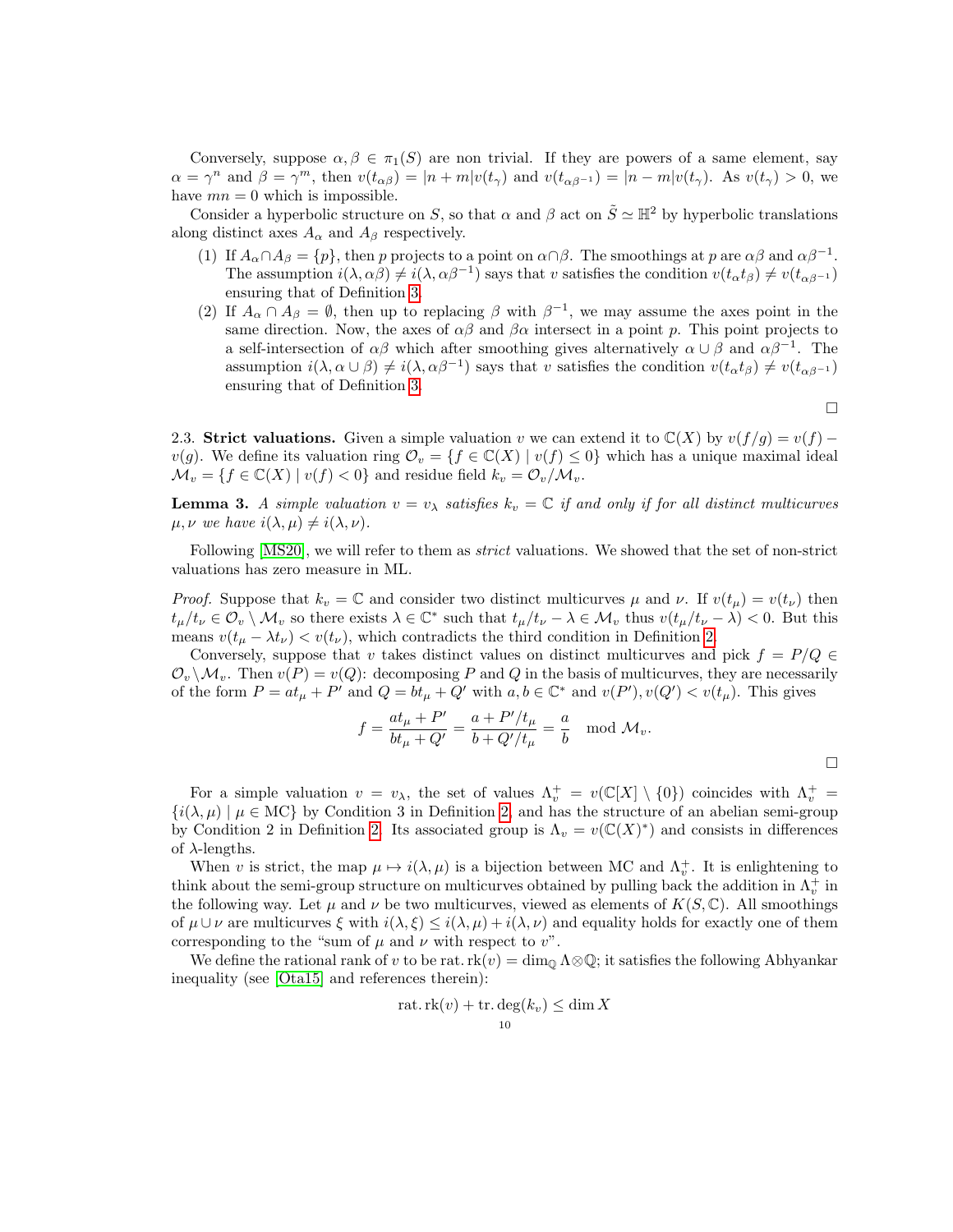from which we deduce that if a simple valuation has maximal rational rank, that is rat.  $rk(v)$  =  $\dim X$ , then it is strict. We will prove the converse in Section [4.](#page-11-0)

#### 3. Newton polytopes of trace functions

<span id="page-10-0"></span>This section relies on the following lemma whose proof is postponed to Section [5.](#page-13-0)

Lemma 4. The set of acute simple valuations has full measure in ML.

**Definition 4.** Let  $v \in ML$  be any simple valuation and  $f \in C[X]$  any function decomposed as  $\sum m_{\mu} t_{\mu}$  in the multicurve basis.

- The multicurve  $\mu \in \text{Supp}(f)$  is v-extremal in f if  $v(t_{\mu}) < v(t_{\mu})$  for every other  $\nu \in \text{Supp}(f)$ .
- The multicurve  $\mu$  is extremal in f if it is v-extremal in f for some v.
- The function f is unitary if  $m_{\mu} = \pm 1$  for any extremal multicurve in f.
- The Newton set of f is the subset  $\Delta(f) \subset \text{MC}$  of extremal curves in f.

We observe that if v is strict, then  $\mu$  is v-extremal in f if and only if  $v(f) = v(t_\mu)$ . Moreover, as strict valuations are dense in ML, a multicurve is extremal in f if and only if it is v-extremal in f for some strict  $v$ .

## 3.1. Trace functions are unitary.

**Theorem 5** (Unitarity). If  $\alpha$  is a multiloop in S, then  $t_{\alpha}$  is unitary.

*Proof.* Let v be a strict acute valuation v and  $\mu$  be the unique multicurve such that  $v(t_{\alpha}) = v(t_{\mu})$ : we must prove that  $m_{\mu} = \pm 1$ . We proceed by induction on the number of intersections of  $\alpha$ . If there are none, then the result is obvious. Otherwize, put  $\alpha$  in taut position and consider its smoothings at an intersection: Lemma [1](#page-8-0) and the assumption that v is acute shows that  $v(t_{\alpha_+}) \neq v(t_{\alpha_-})$ . One can suppose that  $v(t_{\alpha}) = v(t_{\alpha_{+}}) > v(t_{\alpha_{-}})$ . The coefficient of  $\mu$  in  $t_{\alpha}$  is the same up to sign as in  $t_{\alpha_+}$ , and the induction hypothesis gives the result.

**Remark 1.** If we represent a taut multiloop as the projection of a banded link L in  $S \times [0,1]$ , we may decompose it in the basis of multicurves  $\mu \in K(S, \mathbb{Z}[A^{\pm}])$  with blackboard framing. Then, the coefficient of  $\mu$  in L is equal to  $A^{n^+-n^-}$  where  $n^{\pm}$  count the number of  $\pm$ -resolutions performed while transforming L into  $\mu$ . Putting  $A = -1$ , we find the sign  $(-1)^s$  for the extremal coefficient, where s is the number of self-intersections of  $\alpha$ . The proof is the same, using inductively the skein relation.

**Remark 2.** We know from [\[Thu14\]](#page-23-14) that an ingenious triangular change of basis in  $\mathbb{C}[X]$  make the multiplicative structure constants positive. In this basis, the Newton polytope will be the same, and its extremal coefficients will be 1.

Corollary 1. Any strict valuation is acute.

*Proof.* Let v be a strict valuation and consider a taut multiloop  $\alpha$ . Suppose  $v(t_{\alpha_+}) = v(t_{\alpha_-}).$ Then  $t_{\alpha_+}$  and  $t_{\alpha_-}$  must have the same v-extremal multicurve  $\mu$ . This defines an open condition on  $v \in \text{ML}$ . But simple acute valuations are dense in ML so the same will hold for some acute valuation, contradicting Lemma [2.](#page-8-2) The conclusion follows from the converse part of that lemma.  $\Box$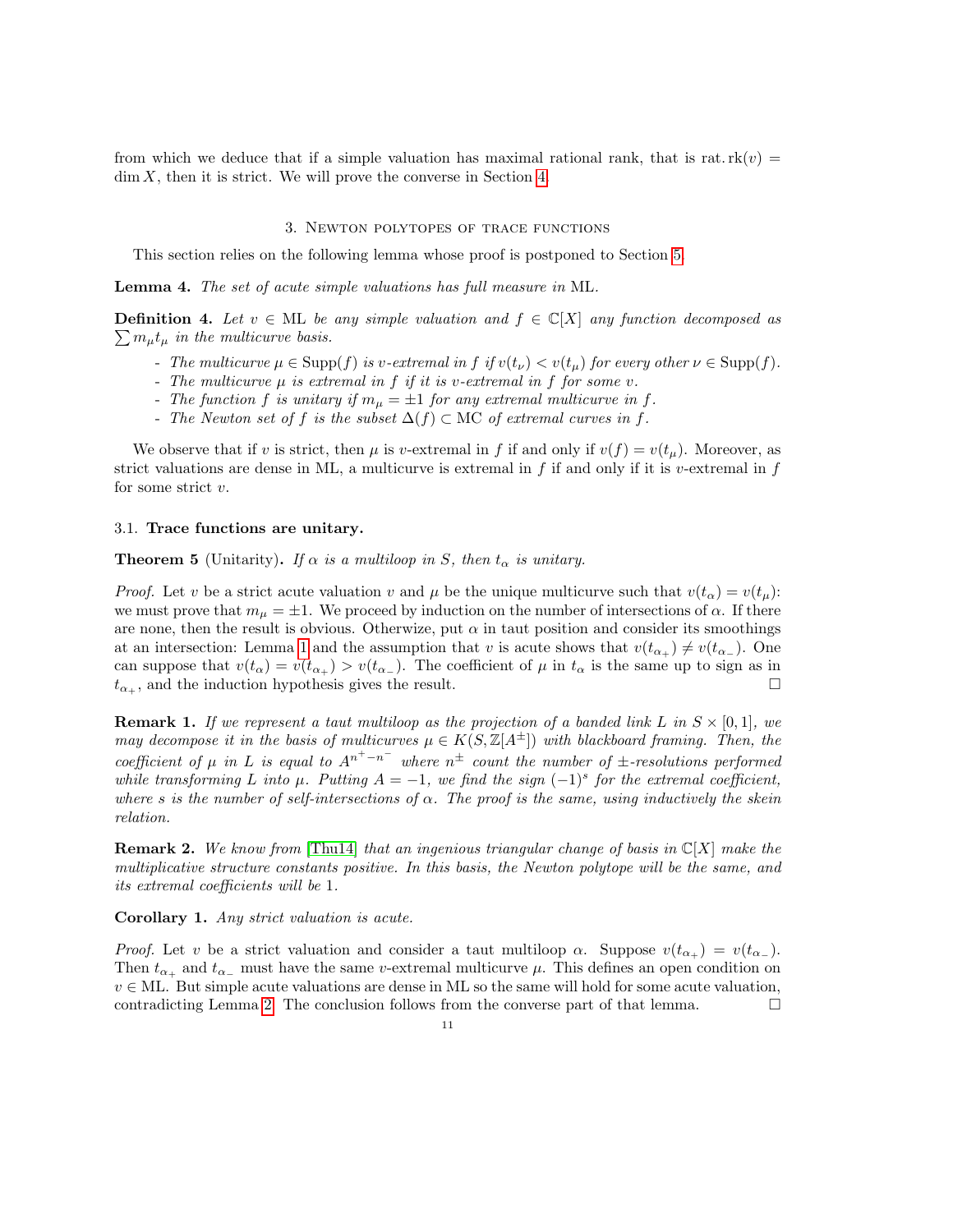3.2. Extremal multicurves of  $t_{\mu}t_{\nu}$  and  $\{t_{\mu}, t_{\nu}\}\$ . Let  $\mu$  and  $\nu$  be multicurves in S and consider a taut immersion  $\mu \cup \nu$  for their union. Note that such an immersion is unique since any two are related by triangle moves [\[HS94\]](#page-23-15), but there are no triangles as the components of  $\mu$  and  $\nu$  are simple.

We define the embedding  $L_{\mu}(\nu)$  obtained by smoothing all intersections of  $\mu \cup \nu$  with a left turn as we travel along a segment of  $\mu$  and meet a segment of  $\nu$ . Smoothing all intersections with a right turn would yield  $L_{\nu}(\mu)$ .

This is the product considered by Luo in [\[Luo10\]](#page-23-6), in particular his Lemma 8.1 shows that  $L_{\mu}(\nu)$ is a multicurve (it has no trivial components) and his Theorem 2.1 describes several of its properties.

**Proposition 1.** Let  $\mu, \nu$  be multicurves. The multicurves  $L_{\mu}(\nu)$  and  $L_{\nu}(\mu)$  are extremal for the product  $t_{\mu}t_{\nu}$ , and if  $i(\mu, \nu) > 0$  they are disctinct.

*Proof.* If  $i(\mu, \nu) = 0$  then  $L_{\mu}(\nu) = \mu \cup \nu = L_{\nu}(\mu)$  and there is nothing more to say.

Now suppose  $i(\mu, \nu) > 0$ . We first observe that among all smoothings of the union  $\mu \cup \nu$ , those which maximise  $v_{\mu}$  are precisely  $L_{\mu}(\nu)$  and  $L_{\nu}(\mu)$ . Indeed, we know from [\[Luo10,](#page-23-6) Theorem 2.1 (iii)] that  $i(\mu, L_{\mu}(\nu)) = i(\mu, \nu) = i(\mu, L_{\nu}(\mu))$ , but any other smoothing  $\xi$  is made of segments of  $\mu$  and  $\nu$ which somewhere alternate between a left turn and right turn, thus forming a bigon with  $\mu$  so that  $i(\mu, \xi) < i(\mu, \nu)$ . The fact that  $L_{\mu}(\nu) \neq L_{\nu}(\mu)$  can be obtained from [\[Luo10,](#page-23-6) Corollary 8.2] which proves  $i(L_\mu(\nu), L_\nu(\mu)) = 2i(\mu, \nu)$ .

We deduce from the multiplication formula [\(4\)](#page-7-3) that the distinct multicurves  $L_{\mu}(\nu)$  and  $L_{\nu}(\mu)$ both appear in the decomposition of  $t_{\mu}t_{\nu}$  as the unique maximizers of  $v_{\mu}$ . The condition  $v_{\lambda}(L_{\mu}(\nu))$  =  $v_{\lambda}(L_{\nu}(\mu))$  defines on  $\lambda \in \text{ML}$  a codimension-1 PL-subset (see [\[MS20,](#page-23-0) Lemma 1.6] for a proof). Hence a slight perturbation of the valuation  $v_{\mu}$  off that subset in one direction or the other shows that  $L_{\mu}(\nu)$  and  $L_{\nu}(\mu)$  are indeed extremal terms in the product.

**Corollary 2.** Let  $\mu$  and  $\nu$  be multicurves such that  $i(\mu, \nu) > 0$ . Then  $L_{\mu}(\nu)$  and  $L_{\nu}(\mu)$  are extremal terms for the Poisson bracket  $\{t_{\mu}, t_{\nu}\}\$  whose coefficients in the basis of multicurves equals  $\pm i(\mu, \nu)$ .

# 4. Residual Poisson structure on ML

<span id="page-11-0"></span>4.1. **Tangent space.** Recall that ML embeds in the space of real functions on  $\mathbb{C}[X]^*$ . We thus define its tangent space at v as the set of maps  $\phi = \frac{d}{dt}\Big|_{t=0} v_t : \mathbb{C}[X]^* \to \mathbb{R}$ , where  $v_t$  is a family of simple valuations depending on a parameter  $t \in [0, \epsilon]$  starting at  $v_0 = v$ , such that the map  $t \mapsto v_t(t_\gamma)$  is differentiable for every curve  $\gamma$ .

Observe that the pair  $(v, \phi) : \mathbb{C}[X]^* \to [0, +\infty) \times \mathbb{R}$  satisfies all the axioms in Definition [2](#page-7-2) of simple valuations provided the maximum is taken with respect the lexicographic ordering. When  $v$ is a strict valuation, the lexicographic ordering depends only on the first coordinate and everything becomes much easier. As we only deal with the strict case, we consider straight away the following as a definition.

**Definition 5.** Let  $v \in ML$  be a strict valuation. We define  $T_vML$  to be the set of group morphisms  $\phi : \mathbb{C}(X)^* \to \mathbb{R}$  satisfying for any function  $f \in \mathbb{C}[X]$  decomposed as  $f = \sum m_\mu t_\mu$  in the linear basis of multicurves:

(6) 
$$
\phi(f) = \phi(t_{\nu}) \text{ where } \nu \text{ is } v\text{-extremal in } f.
$$

We can give equivalent descriptions, several of which serve in the sequel.

<span id="page-11-1"></span>**Proposition 2.** For any strict valuation we have a sequence of natural isomorphisms:

<span id="page-11-2"></span> $T_vML = \text{Hom}(\Lambda_v^+, \mathbb{R}) = \text{Hom}(\Lambda_v, \mathbb{R}) = \text{Hom}(\Lambda_v \otimes \mathbb{Q}, \mathbb{R}) = \text{Hom}(\mathbb{C}(X)^*/\mathcal{O}_v^{\times}, \mathbb{R})$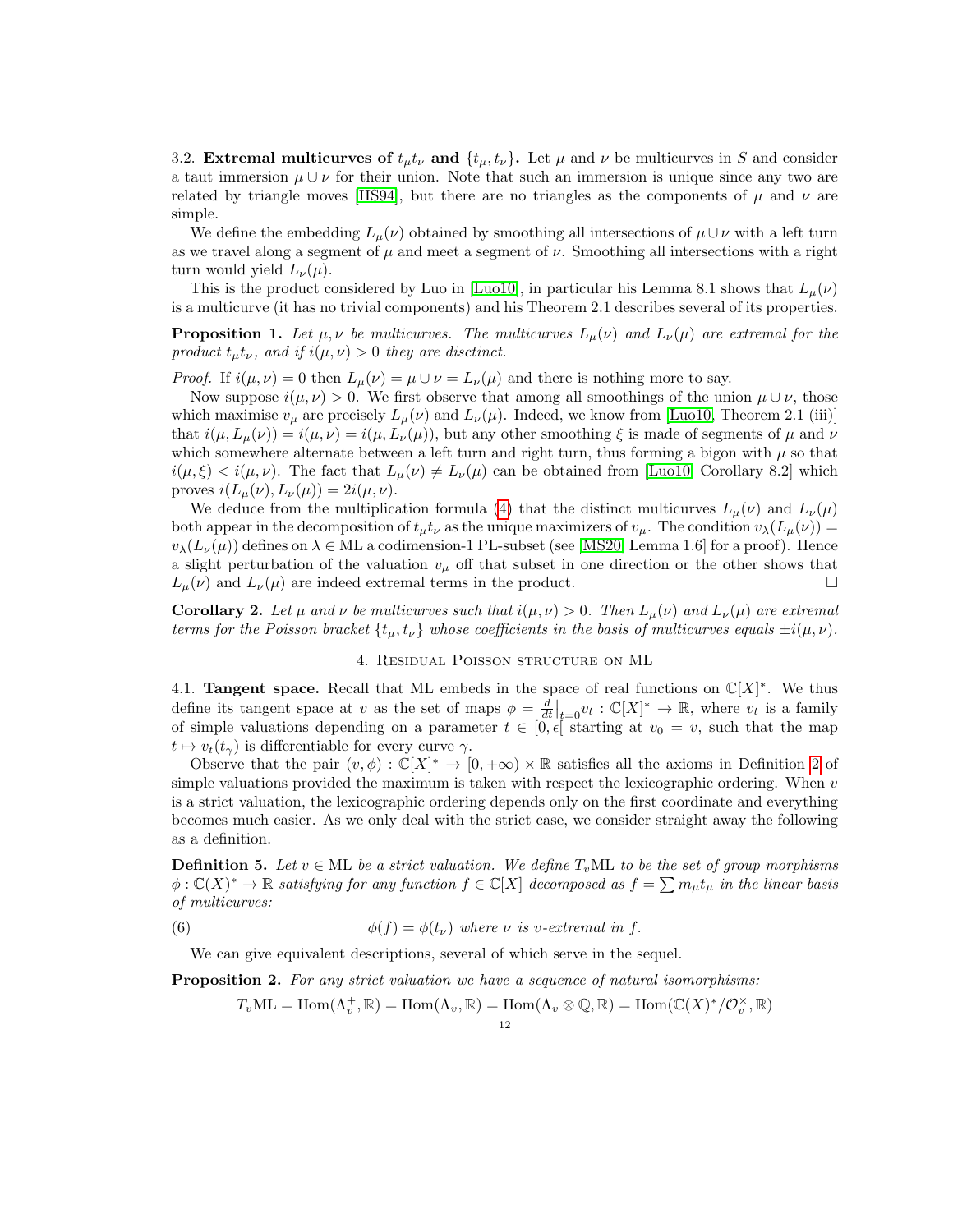where homomorphisms are understood first as semi-group morphisms and then as group morphisms. In particular,  $T_vML$  has dimension rat.  $rk(v)$  (which is  $\leq \dim X$ ).

*Proof.* Recall that the map  $\mu \mapsto v(t_\mu)$  is a bijection between the set of multicurves and  $\Lambda_v^+$ . We have  $v(t_\mu) + v(t_\nu) = v(t_\xi)$  where  $\xi$  is the v-extremal multicurve in  $t_\mu t_\nu$ . Given  $\phi \in T_vML$ , the map  $v(t_\mu) \mapsto \phi(t_\mu)$  gives by construction a morphism of semi-groups  $\Lambda_v^+ \to \mathbb{R}$  and this construction can easily be reversed, giving the isomorphism  $T_vML = \text{Hom}(\Lambda_v^+, \mathbb{R})$ . The remaining isomorphisms are purely formal, noticing that  $\mathcal{O}_v^{\times}$  is the kernel of the group morphism  $v : \mathbb{C}(X)^* \to \mathbb{R}$ .

For any  $f \in \mathbb{C}(X)$ , we can consider the differential of the map  $v \mapsto v(f)$  at v. We will denote it by  $d_v \log f : T_vML \to \mathbb{R}$  and define it by  $d_v \log f(\phi) = \phi(f)$ . We introduced the "log" in order to make the following formula look more natural:

$$
d_v \log(fg) = d_v \log f + d_v \log g.
$$

By Proposition [2,](#page-11-1) the elements  $d_v \log f$  span  $T_v^*$ ML: we obtain a basis by letting f range over a family of multicurves whose v-lengths form a basis of  $\Lambda_v \otimes \mathbb{Q}$ .

# 4.2. Residual Poisson structure.

<span id="page-12-0"></span>**Proposition 3.** For all  $f, g \in \mathbb{C}[X]$  and  $v \in \mathcal{M}$  we have:  $v(\lbrace f, g \rbrace) \leq v(f) + v(g)$ .

*Proof.* By linearity of the Poisson bracket, it is sufficient to prove the inequality for  $f = t_{\mu}$  and  $g = t_{\nu}$  where  $\mu$  and  $\nu$  are multicurves. Then, by the Leibnitz formula, it is sufficient to prove it for curves  $\mu$  and  $\nu$ . Suppose that  $\mu$  and  $\nu$  are in taut position and apply Goldman's formula of Theorem [2.](#page-1-1) It is sufficient to prove that for any  $p \in \mu \cap \nu$  we have  $v(t_{\mu_p \nu_p} - t_{\mu_p \nu_p^{-1}}) \leq v(t_\mu t_\nu)$ , but this is a consequence of the Smoothing Lemma [1.](#page-8-0)

Given a strict valuation  $v \in ML$ , the preceding proposition allows us to define the residual Poisson bracket at v in the following way.

**Definition 6.** For  $f, g \in \mathbb{C}[X]$  and  $v \in \mathbb{M}$  strict, we define  $\{f, g\}_v \in k_v = \mathbb{C}$  by

$$
\{f,g\}_v = \frac{\{f,g\}}{fg} \mod \mathcal{M}_v.
$$

**Proposition 4.** There is an element  $\pi_v \in \Lambda^2 T_vML$  representing this Poisson structure in the sense that for any  $f, g \in \mathbb{C}[X]$  we have

$$
\{f,g\}_v = \langle \pi_v, d_v \log(f) \wedge d_v \log(g) \rangle.
$$

*Proof.* Let us fix f and consider the map  $\Psi : \mathbb{C}[X] \to \mathbb{C}$  defined by  $\Psi(g) = \{f, g\}_v$ . By the Leibnitz identity, this map satisfies  $\Psi(g_1g_2) = \Psi(g_1) + \Psi(g_2)$  thus extends to an element of  $\text{Hom}(\mathbb{C}(X)^*, \mathbb{C}),$ and we must first show that it vanishes on  $\mathcal{O}_v^{\times}$ . Any  $g \in \mathcal{O}_v^{\times}$  can be written  $g = \alpha + h$  with  $\alpha \in \mathbb{C}^*$ and  $v(h) < 0$ . We compute

$$
\Psi(g) = \frac{\{f, \alpha + h\}}{f(\alpha + h)} = \frac{\{f, h\}}{f(\alpha + h)}.
$$

Since  $v(h) < 0$  we have  $v(f(\alpha+h)) = v(f)+v(\alpha+h) = v(f)$  and with Proposition [3,](#page-12-0)  $v(\lbrace f, h \rbrace) < v(f)$ thus  $\Psi(g) \in \mathcal{M}_v$  and the claim is proved. What we have shown implies that there exists an element  $\psi_f \in T_vML$  such that  $\Psi(g) = \langle \psi_f, d_v \log g \rangle$ . As the Poisson bracket is antisymmetric, the same is true with the variables interchanged, and the conclusion follows.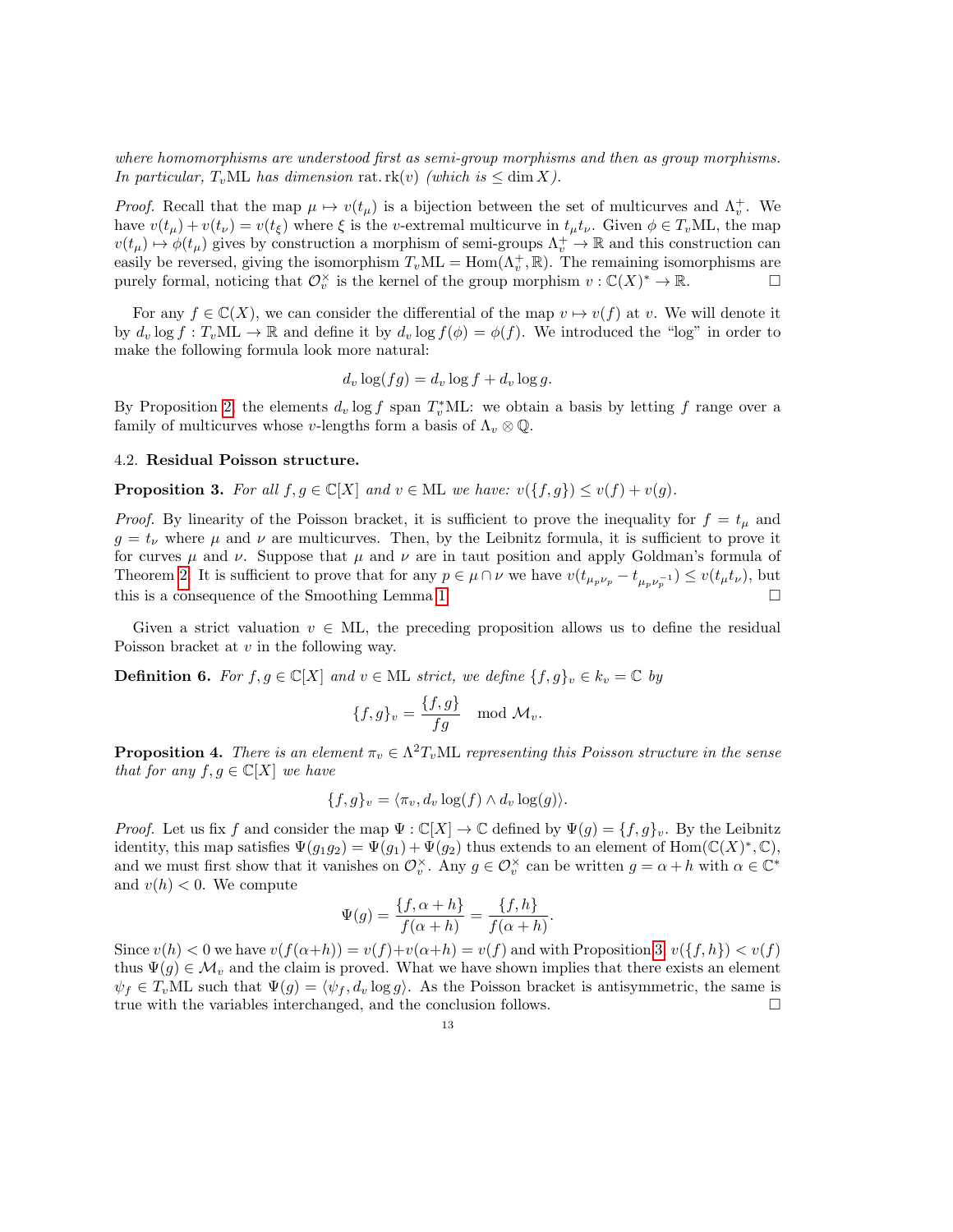## 5. ACTIONS OF  $\pi_1(S)$  ON REAL TREES

<span id="page-13-0"></span>A real tree is a metric space T such that any two points  $x, y \in T$  are joined by a unique injective segment, and this segment is geodesic. We consider real trees on which  $\pi_1(S)$  acts in a minimal way, meaning without any invariant proper subtree.

The action of an element  $\alpha \in \pi_1(S)$  on T either fixes a point and is called elliptic; otherwise it is a hyperbolic translation along an axis  $A_{\alpha}$  with positive translation length  $l(\alpha) = \min\{d(x, \alpha x) \mid$  $x \in T$ , and  $d(x, \alpha x) = l(\alpha)$  if and only if  $x \in A_{\alpha}$ .

We face the following alternative. If all of  $\pi_1(S)$  acts elliptically, then it has a global fixed point; the minimality assumption implies that T is reduced to a point. If at least one element of  $\pi_1(S)$ acts hyperbolically, then the union of all translation axes forms an invariant subtree, which equals T by the minimality assumption.

An action of  $\pi_1(S)$  is free if only the trivial element of  $\pi_1(S)$  has a fixed point, or equivalently if  $l(\alpha) > 0$  for all non-trivial  $\alpha \in \pi_1(S)$ . It is small if the stabilizer of any non-trivial segment in T is cyclic. This condition appears naturally in the following important results.

**Theorem 6** (Culler-Morgan). If  $T_1, T_2$  are two real trees with a small and minimal action of  $\pi_1(S)$ , then there is an equivariant isometry  $\Phi: T_1 \to T_2$  if and only if  $l_1(\alpha) = l_2(\alpha)$  for all  $\alpha \in \pi_1(S)$ .

**Theorem 7.** To any measured lamination  $\lambda$  in ML one can associate a "dual tree"  $T_{\lambda}$  together with a small minimal action of  $\pi_1(S)$  on  $T_\lambda$ . Moreover (Skora theorem), any tree with a small and minimal action of  $\pi_1(S)$  is produced in this way.

Let us briefly outline the construction of the dual tree to a measured lamination, in the case where  $\lambda$  is filling (or equivalently when the simple valuation  $v_{\lambda}$  is positive).

First represent the filling measured lamination  $\lambda$  on S by a measured geodesic lamination for some fixed hyperbolic metric, and lift it in  $\tilde{S}$  to obtain a  $\pi_1(S)$ -invariant measured geodesic lamination  $\tilde{\lambda}$ . Following [\[Ota01,](#page-23-16) Section 2.3], the tree  $T_{\lambda}$  is the quotient of  $\tilde{S}$  by the equivalence relation whose classes are given either by the closure of a connected component of  $\tilde{S} \setminus \tilde{\lambda}$  or by a leaf of  $\tilde{\lambda}$  which is not contained in the previous classes. The quotient map  $f: \tilde{S} \to T_\lambda$  is clearly  $\pi_1(S)$ -equivariant.

To describe the complement of a point  $x \in T_\lambda$ , consider its preimage  $f^{-1}(\lbrace x \rbrace)$ . If it consists in a geodesic leaf of  $\lambda$ , then  $T_\lambda \setminus \{x\}$  has 2 connected components. Otherwise it is isometric to the closure of an ideal hyperbolic polygon with k-sides, so  $T_{\lambda} \setminus \{x\}$  has  $k > 2$  components, and x is called a *branch point* of T. In any case the connected components of  $T_{\lambda} \setminus \{x\}$  have a cyclic orientation which is  $\pi_1(S)$ -invariant. These local cyclic orientations match together to give a global cyclic orientation on the Gromov boundary of  $T_{\lambda}$ . See [\[Wol11\]](#page-23-17) for more details.

The map  $f : \tilde{S} \to T_\lambda$  is not proper so does not extend to the Gromov boundary. A non-trivial element  $\alpha \in \pi_1(S)$  acts on  $S \simeq \mathbb{H}^2$  by hyperbolic translation along an axis which is transverse to  $\lambda$  and thus crosses every leaf at most once. Hence the projection f maps it bijectively to a geodesic in T which, by equivariance, coincides with the axis  $A_{\alpha}$ . Hence we can associate to the attractive and repulsive points of  $\alpha$  in  $\partial \mathbb{H}^2 = \partial \pi_1(S)$  the corresponding end points of  $A_\alpha$  in  $\partial T$ . This partially defined map between the Gromov boundaries of  $\pi_1(S)$  and T is  $\pi_1(S)$ -equivariant, orientation preserving and independent of the initial hyperbolic metric.

We recall the following proposition from [\[CP20\]](#page-23-18) that we will use repeatedly.

<span id="page-13-1"></span>**Proposition 5.** Let  $\gamma$ ,  $\delta$  be two hyperbolic isometries acting on a real tree T with axes  $A_{\gamma}$  and  $A_{\delta}$ . Then one of the following hold.

- (1) If  $A_{\gamma} \cap A_{\delta} = \emptyset$  then  $l(\gamma \delta) = l(\gamma) + l(\delta) + 2D$  where D is the distance between  $A_{\gamma}$  and  $A_{\delta}$ .
- (2) If  $A_{\gamma} \cap A_{\delta} \neq \emptyset$ , we denote by  $D \in [0, +\infty]$  the length of the intersection.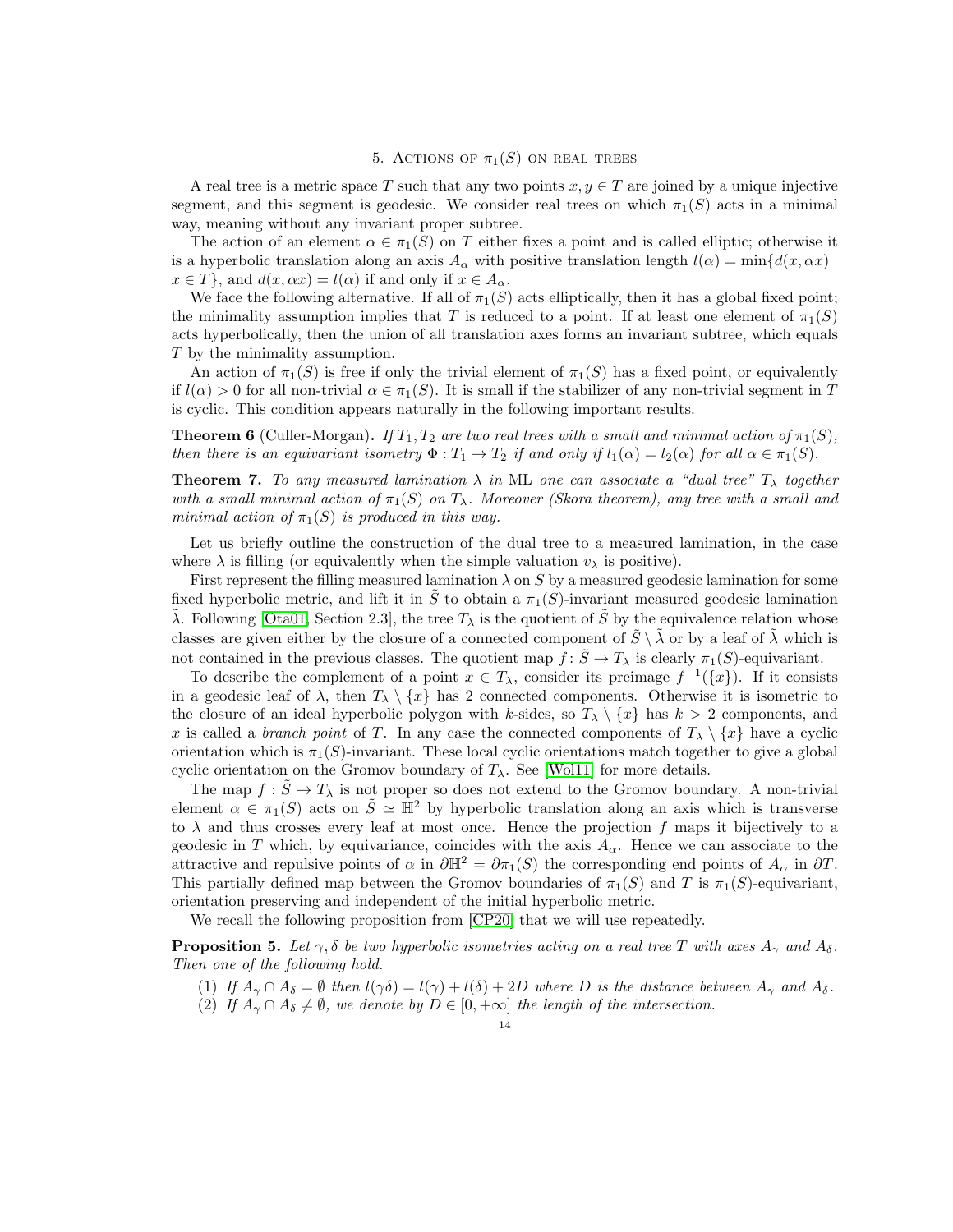- (i) If  $D > 0$  and the translation directions of  $\gamma$  and  $\delta$  on  $A_{\gamma} \cap A_{\delta}$  coincide, or if  $D = 0$ then  $l(\gamma\delta) = l(\gamma) + l(\delta)$ .
- (ii) if  $D > 0$  and the translation directions of  $\gamma$  and  $\delta$  on  $A_{\gamma} \cap A_{\delta}$  are opposite, then  $l(\gamma\delta) < l(\gamma) + l(\delta).$

As a first corollary of this proposition, we obtain a proof of the smoothing lemma.

Proof of the Smoothing Lemma [1.](#page-8-0) Let us represent our measured lamination  $\lambda$  by an action of  $\pi_1(S)$  on a tree T. Consider a multiloop  $\alpha$  with a self-intersection p: we wish to prove that  $v(t_{\alpha}) = \max(v(t_{\alpha_{+}}), v(t_{\alpha_{-}}))$ . Again, we consider two cases.

In the first case,  $\alpha$  consists in a single component that we can write  $\alpha = \gamma \delta$  in the fundamental group based at p. Then after inspection of all possibilities in Proposition [5,](#page-13-1) we see that  $l(\gamma\delta)$  =  $\max(l(\gamma) + l(\delta), l(\gamma \delta^{-1})),$  as desired.

In the second case,  $\alpha = \gamma \cup \delta$  and we must prove  $l(\gamma) + l(\delta) = \max(l(\gamma \delta), l(\gamma \delta^{-1}))$ . This holds if and only if the axes of  $\gamma$  and  $\delta$  intersect (Case 2 of Proposition [5\)](#page-13-1).

Base the fundamental group at  $p \in \gamma \cap \delta$  and fix a hyperbolic metric on S. Now lift  $\gamma$  and  $\delta$  in  $\tilde{S}$  starting from p, to obtain quasi-geodesic curves  $\tilde{\gamma}$  and  $\tilde{\delta}$  in  $\tilde{S} \simeq \mathbb{H}^2$  intersecting transversely at  $\tilde{p}$ . Since γ∪δ is taut, their lifts  $\tilde{\gamma}$  and  $\tilde{\delta}$  intersect only at p ([\[Thu09,](#page-23-12) see Definition 8 to Lemma 10]). Their end-points should therefore be linked in  $\partial \mathbb{H}^2$  with respect to the cyclic ordering. As the same holds for the end-points of  $A_{\gamma}$  and  $A_{\delta}$  in  $\partial T$ , these axes must also intersect, and the lemma is proved.  $\Box$ 

5.1. Trivalent real trees. Recall that a point x in a real tree is a branch point if  $T \setminus \{x\}$  has at least three connected components. We will denote by  $V(T)$  the set of branch points of T. A real tree is trivalent if any branch point disconnects it in three connected components.

<span id="page-14-0"></span>**Proposition 6.** Let T be a real tree with a free minimal action of  $\pi_1(S)$  associated with a filling measured lamination  $\lambda$  and denote by v the associated positive valuation. The following are equivalent:

- $(1)$  v is acute
- $(2)$  T is trivalent
- (3)  $\lambda$  is maximal

A measured geodesic lamination  $\lambda$  is called maximal if there is no measured geodesic lamination whose support is strictly bigger; or equivalently if the regions in its complement  $S \setminus \lambda$  are isometric to the interiors of ideal hyperbolic triangles.

*Proof.* 1  $\iff$  2. Suppose T is trivalent. Let  $\alpha, \beta$  be non-trivial elements in  $\pi_1(S)$  and consider their translation axes  $A_{\alpha}, A_{\beta} \subset T$ . From Proposition [5,](#page-13-1) we find that  $l(\alpha\beta) = l(\alpha\beta^{-1}) = l(\alpha) + l(\beta)$ holds only when  $A_{\alpha}$  and  $A_{\beta}$  meet in exactly one point  $(D = 0)$ , which is forbidden by the trivalence assumption. Thus  $v$  is acute.

Conversely, suppose T is not trivalent. Consider a branch point  $x \in T$  with valency  $k > 3$ . We denote by  $C_1, \ldots, C_k$  the components of  $T \setminus \{x\}$ . They decompose the Gromov boundary of T into disjoint open subsets  $\partial C_1, \ldots, \partial C_k$ . It is known that the set of ends of axes  $A_\gamma$  is dense in  $\partial T \times \partial T$ for  $\gamma \in \pi_1(S)$ . One proof consists in considering the sequence of fixed points for the elements  $\alpha \beta^n$ : the attractive points converge to the image by  $\alpha$  of the attractive point of  $\beta$  and the repulsive points to the repulsive point of  $\beta$ . By minimality, the set of repulsive points of all  $\beta$ 's is dense in  $\partial T$ , and again by minimality the images of a given attractive point by all  $\alpha$ 's is dense in  $\partial T$ . Thus we can find two axes  $A_{\alpha}$ ,  $A_{\beta}$  whose ends are respectively in  $\partial C_1 \times \partial C_3$  and  $\partial C_2 \times \partial C_4$ . These two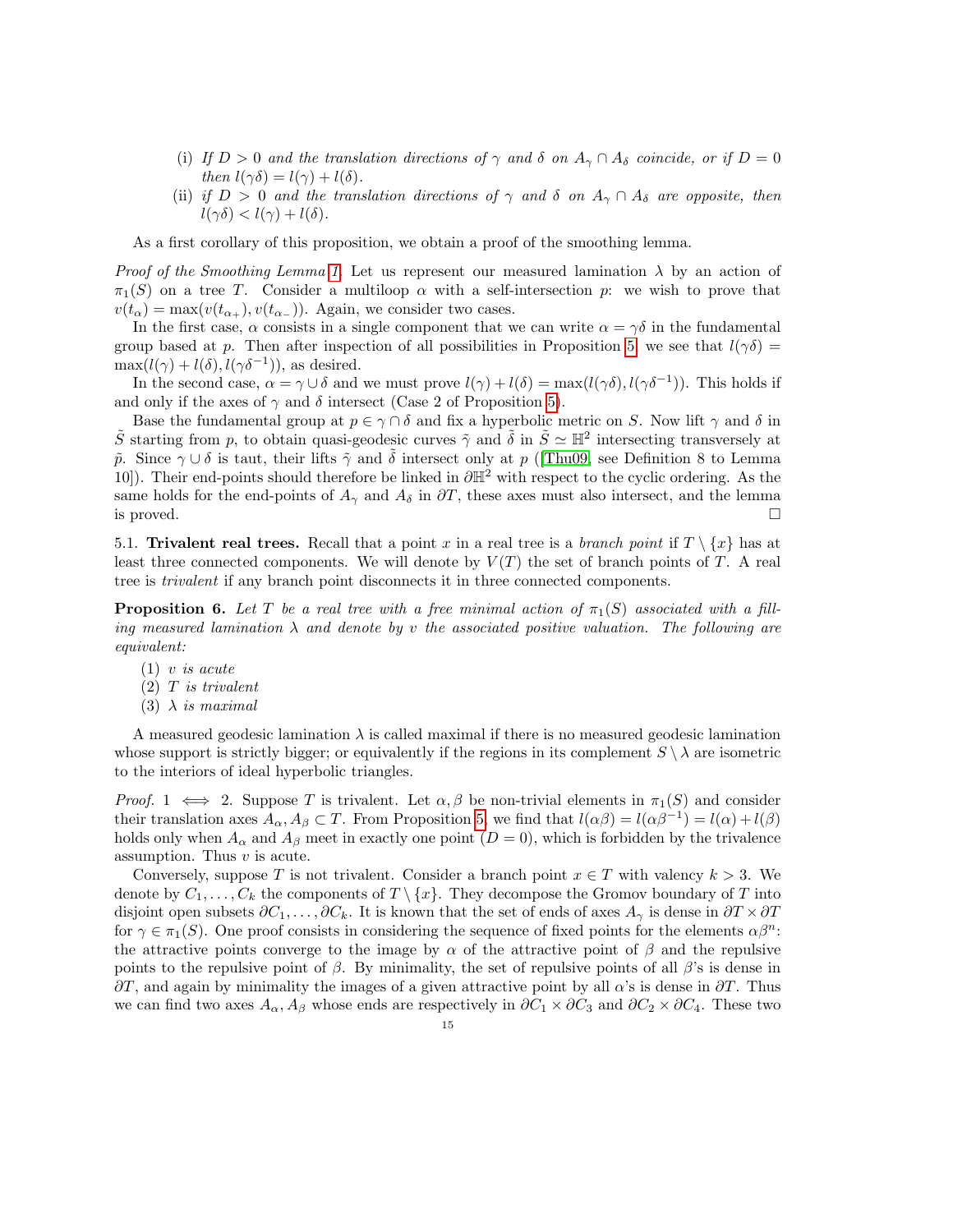axes meet exactly in x, and Proposition [5,](#page-13-1) case 2 (i)  $(D = 0)$  yields  $l(\alpha\beta) = l(\alpha\beta^{-1}) = l(\alpha) + l(\beta)$ , showing that  $v$  is not acute.

3  $\iff$  2. Recall from the construction of the dual tree T to a filling measured geodesic lamination  $\lambda \subset S$  that the valency of a branch point in T is equal to the number of sides to the corresponding hyperbolic ideal polytope in  $\tilde{S}\backslash \tilde{\lambda}$ . Hence T is trivalent if and only if  $\lambda$  is maximal.  $\Box$ 

It is well-known that the set of maximal laminations has full measure in ML, see Lemma 2.3 in [\[LM08\]](#page-23-19). Hence Proposition [6](#page-14-0) implies the following corollary.

Corollary 3. The set of acute simple valuations has full measure in ML.

5.2. **Bonahon cycles.** Let T be a trivalent real tree with a free and minimal action of  $\pi_1(S)$ . To define its tangent space in the "moduli space" of such objects, imagine the combinatorial structure as being fixed while the distance function  $d$  undergoes an infinitesimal deformation. Restricting attention to the variation of the distance between branch points, we obtain a symmetric map  $c: V(T)^2 \to \mathbb{R}$  which is  $\pi_1(S)$ -invariant and satisfies  $c(x, y) = c(x, z) + c(z, y)$  whenever z belongs to the geodesic joining x to y. We will refer to these maps as Bonahon cocycles and introduce them formally using a dual approach.

**Definition 7.** We define the space  $\mathcal{B}(T)$  as the real vector space generated by pairs  $(x, y)$  of elements in  $V(T)$  subject to the relations:

- (1)  $(x, y) = (y, x)$  for all  $x, y \in V(T)$
- (2)  $(x, y) = (x, z) + (z, y)$  if z belongs to the geodesic joining x to y.

The group  $\pi_1(S)$  acts linearly on  $\mathcal{B}(T)$  by  $g(x, y) = (gx, gy)$  and Bonahon cocycles are the elements of  $\text{Hom}_{\pi}(\mathcal{B}(T), \mathbb{R}) = \text{Hom}(\mathcal{B}(T)_{\pi}, \mathbb{R})$  where  $\mathcal{B}(T)_{\pi}$  is the space of coinvariants.

<span id="page-15-1"></span>**Proposition 7.** There is a unique alternating bilinear form  $\cdot$  on  $\mathcal{B}(T)$  such that for all pairs  $(x, y), (z, t) \in V(T)^2$  we have:

- (1)  $(x, y) \cdot (z, t) = 0$  if the geodesics from x to y and from z to t are disjoint.
- (2)  $(x, z) \cdot (z, y) = \frac{\epsilon}{2}$  if z belongs to the geodesic from x to y, where  $\epsilon = \pm 1$  is the cyclic order of the components  $(h_x, h, h_y)$  of  $T \setminus \{z\}$  such that  $x \in h_x$ ,  $y \in h_y$ .

*Proof.* The intersection of  $(x, y)$  and  $(z, t)$  is either empty or has the form  $(a, b)$ . Decomposing  $(x, y)$  and  $(z, t)$  into segments involving a and b as in Figure [3,](#page-15-0) we are reduced by bilinearity, to cases 1 or 2. This proves both uniqueness and existence.



#### <span id="page-15-0"></span>FIGURE 3.

It is an amusing exercise to show that this pairing is non-degenerate. Instead we shall deduce it from Poincaré duality in Thuston's model, see Section [6.](#page-18-0) Indeed we are interested in the space  $\mathcal{B}(T)_{\pi}$ endowed with the following pairing obtained by averaging the previous one, whose non-degeneracy will thus follow from standard arguments in cohomology.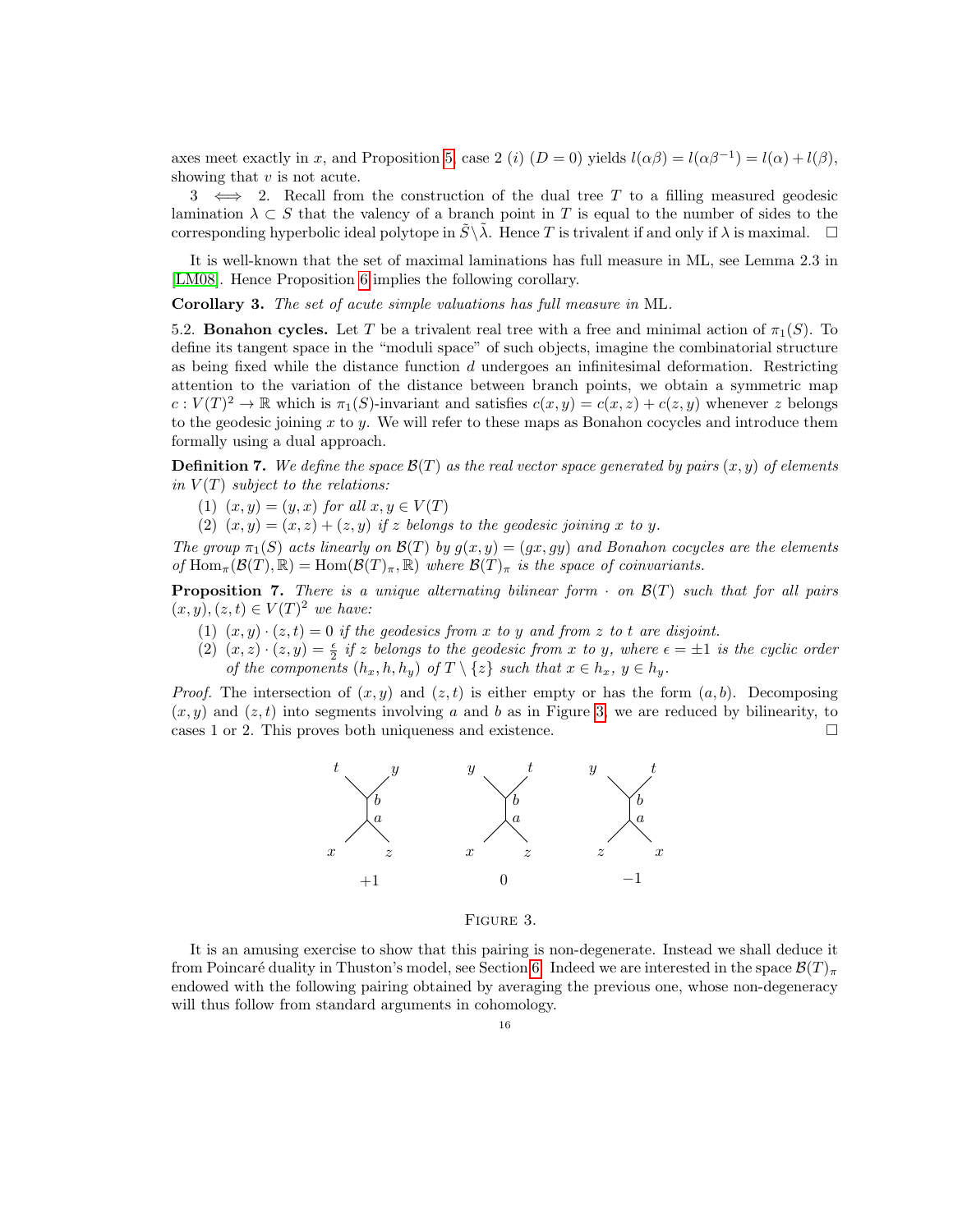**Proposition 8.** The following sum is finite, and defines an alternating bilinear pairing on  $\mathcal{B}(T)_{\pi}$ :

$$
(x,y) \cdot_{\pi} (z,t) = \sum_{g \in \pi_1(S)} (x,y) \cdot g(z,t).
$$

*Proof.* We only have to prove finiteness of the sum. For that, we view  $T$  as the dual tree to a maximal measured lamination  $\lambda$  on S. The vertices  $x, y, z, t$  correspond to ideal triangles in  $\tilde{S} \simeq \mathbb{H}^2$ : choose  $x_0, y_0, z_0, t_0$  in each one of them. Since  $\pi_1(S)$  acts properly on  $\mathbb{H}^2$ , the geodesics  $[x_0, y_0]$  and  $g[z_0, t_0]$  are disjoint for all but a finite number of  $g \in \pi_1(S)$ . If they are disjoint, they project in the tree either as disjoint geodesics, either as in the middle case of Figure [3](#page-15-0) and their intersection vanishes.

We shall prove in Section [6](#page-18-0) that  $\mathcal{B}(T)_\pi$  is the antisymmetric part of  $H_1(\tilde{S}, \mathbb{R})$  where  $\tilde{S}$  is the orientation covering of the measured lamination  $\lambda$ , thus recovering Thurston's original point of view on the tangent space  $T_{\lambda}ML$ .

5.3. The symplectomorphism theorem. Fix a strict valuation  $v \in ML$ , and recall it identifies the set of multicurves with  $\Lambda_v^+$ . Let T be a real tree with a free and minimal action of  $\pi_1(S)$ representing v, that is such that  $l(\alpha) = 2v(t_\alpha)$  for all  $\alpha \in \pi_1(S)$ .

The next lemma can be deduced from down-to-earth methods (repeated applications of Proposi-tion [5\)](#page-13-1). It is a direct consequence of a more conceptual construction for  $T_v$  using Bass-Serre theory: we refer to [\[Ota15,](#page-23-13) Section 4].

**Lemma 5.** The distance between two branch points in T belongs to  $\Lambda_v$ .

Given  $\phi \in T_vML = \text{Hom}(\Lambda_v, \mathbb{R})$ , we define a corresponding  $c_{\phi} \in \text{Hom}_{\pi}(\mathcal{B}(T), \mathbb{R})$  by setting  $c_{\phi}(x, y) = \frac{1}{2}\phi(d(x, y))$  where d is the distance on T. As d is  $\pi_1(S)$ -invariant, c is also, and the identity  $c(x, z) = c(x, y) + c(y, z)$  for y between x and z follows from the triangular equality satisfied by d. In other words, there is a well-defined map  $\Psi : T_vML \to \text{Hom}_{\pi}(\mathcal{B}(T), \mathbb{R})$  given by  $\Psi(\phi) = c_{\phi}$ .

**Proposition 9.** The map  $\Psi$  induces an isomorphism  $T_vML \simeq \text{Hom}_{\pi}(\mathcal{B}(T), \mathbb{R})$ .

*Proof.* The linearity of  $\Psi$  is obvious. We first prove injectivity: suppose  $c_{\phi} = 0$ . For any nontrivial  $\alpha \in \pi_1(S)$ , choose a branch point x on its axis  $A_\alpha$  so that the translation length satisfies  $l(\alpha) = 2v(t_\alpha) = d(x, \alpha x)$ . As  $c_\phi(x, \alpha x) = \frac{1}{2}\phi(d(x, \alpha x))$  we get  $\phi(v(t_\alpha)) = 0$ , but  $\Lambda_v$  is generated by the  $v(t_\alpha)$  for  $\alpha \in \pi_1(S)$  so  $\phi = 0$ .

This suggest the construction of the inverse, but this time we think of  $\phi$  as a map  $\phi : \mathbb{C}(X)^*/\mathbb{O}_v^{\times} \to$ R. Given  $c \in \text{Hom}_{\pi}(\mathcal{B}(T), \mathbb{R})$ , we define  $\phi(t_{\alpha}) = c(x, \alpha x)$  for any simple curve  $\alpha$ , where x is any branch point in  $A_{\alpha}$  (by additivity of c, this does not depend on the branch point). We extend  $\phi$  to any multicurve by linearity. Finally for any  $f \in \mathbb{C}[X]^*$  we set  $\phi(f) = \phi(t_\mu)$  where  $\mu$  is the v-extremal multicurve in f. The point is to show that  $\phi$  indeed belongs to  $T_v$ ML: as it satisfies Equation [\(6\)](#page-11-2) by construction, it remains to prove that it is multiplicative.

We first show that the defining property  $\phi(t_\gamma) = c(x, \gamma x)$  extends to all loops  $\gamma \in \pi_1(S)$  by induction on the number of self intersections. Suppose  $\gamma$  has  $n > 0$  intersections. Let p be one of them and denote by  $\alpha, \beta$  the two elements of  $\pi_1(S, p)$  such that  $\gamma = \alpha \beta$ . Since v is acute, we have either  $v(t_{\alpha\beta^{-1}}) < v(t_{\alpha}) + v(t_{\beta}) = v(t_{\alpha\beta})$  or  $v(t_{\alpha}) + v(t_{\beta}) < v(t_{\alpha\beta^{-1}}) = v(t_{\alpha\beta}).$ 

In the first case, the axes  $A_{\alpha}$  and  $A_{\beta}$  intersect along a segment xy and both isometries push x in the direction of y with a translation length greater than  $d(x, y)$ . Then by [\[Pau89,](#page-23-20) Proposition 1.6],  $l(\alpha\beta) = d(x, \alpha\beta x) = d(x, y) + d(y, \alpha y) + d(\alpha y, \alpha\beta x)$ . This gives  $c(x, \alpha\beta x) = c(x, y) + c(y, \alpha y) + c(y, \alpha\beta x)$  $c(y, \beta x) = c(y, \alpha y) + c(x, \beta x)$ . Since both x and y belong simultaneously to  $A_{\alpha}$  and  $A_{\beta}$  we establish, by the induction hypothesis, that the two definitions for  $\phi(t_\gamma)$  coincide.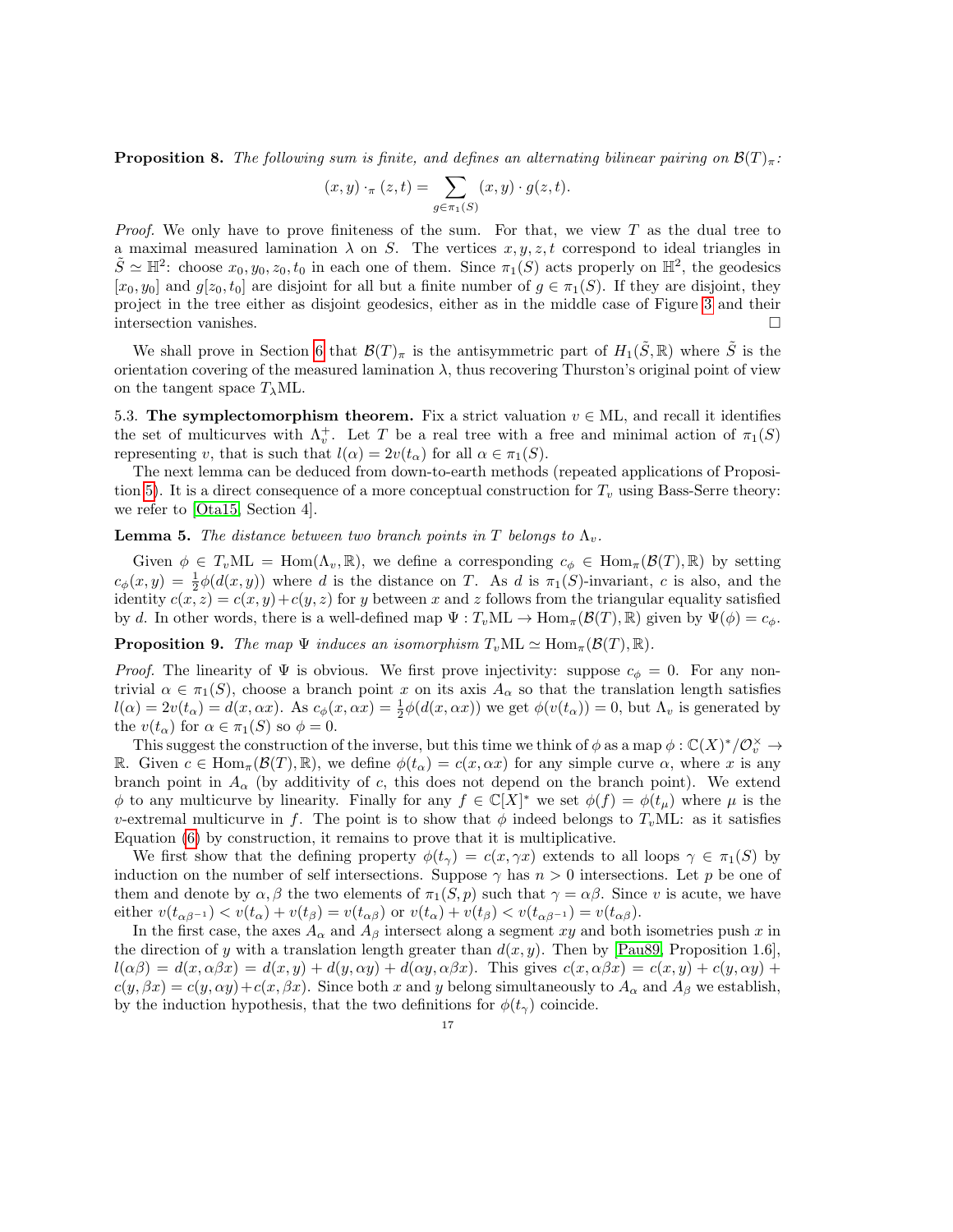In the second case, the axes  $A_{\alpha}$  and  $A_{\beta}$  are disjoint: let xy be the geodesic joining them. Following again [\[Pau89\]](#page-23-20), x belongs to the axes of both  $\alpha\beta$  and  $\alpha\beta^{-1}$ . By the induction hypothesis,  $\phi(t_{\alpha\beta^{-1}})$ is equal to  $c(x, \alpha\beta^{-1}x)$ . The first case in Proposition [5](#page-13-1) shows that  $d(x, \alpha\beta^{-1}x) = d(x, \alpha\beta x)$ , hence  $c(x, \alpha\beta^{-1}x) = c(x, \alpha\beta x)$  and  $2\phi(t_{\alpha\beta}) = c(x, \alpha\beta x)$  as claimed.

To finish the proof, consider  $f, g \in \mathbb{C}[X]$ , we must show that  $v(fg) = v(f) + v(g)$ . If  $\mu$  and  $\nu$ are the v-extremal multicurves of f and g, then the v-extremal multicurve of fg is that of  $t_{\mu}t_{\nu}$ , denoted by  $\xi$ . We must show that  $\phi(t_{\mu}t_{\nu}) = \phi(t_{\xi}) = \phi(t_{\mu}) + \phi(t_{\nu})$ . Let us prove more generally that if  $\alpha = \alpha_1 \cup \cdots \cup \alpha_n$  is a multiloop then  $\phi(t_\alpha) = \phi(t_{\alpha_1}) + \cdots + \phi(t_{\alpha_n})$ , reasoning by induction on the self-intersection number of  $\alpha$ .

If the components  $\alpha_j$  are disjoint, we may replace each one of them by its v-extremal smoothing, which remain disjoint, and the result follows from the definition of  $\phi$ . Hence suppose that  $\alpha_1$  and  $\alpha_2$ intersect at p. Up to changing the orientation of  $\alpha_2$ , we can suppose that  $v(t_{\alpha_1\alpha_2}) = v(t_{\alpha_1}) + v(t_{\alpha_2})$ . The computation in the first case at the beginning of the proof shows that  $\phi(t_{\alpha_1\alpha_2}) = \phi(t_{\alpha_1}) + \phi(t_{\alpha_2})$ . We also have  $\phi(t_{\alpha_1\alpha_2}t_{\alpha_3}\cdots t_{\alpha_n}) = \phi(t_{\alpha_1\alpha_2}) + \phi(t_{\alpha_3}) + \cdots + \phi(t_{\alpha_n})$  by the induction hypothesis.  $\square$ 

**Theorem 8.** The isomorphism  $\Psi^*: \mathcal{B}(T)_\pi \to T_v^*ML$  preserves the symplectic form.

Explicitly,  $\Psi^*(x, \alpha x) = d_v \log t_\alpha$  for all  $\alpha \in \pi_1(S)$  and any branch point  $x \in A_\alpha$ . Indeed for all  $\phi \in T_v \text{ML: } \Psi(\phi)(x, \alpha x) = \frac{1}{2}\phi(d(x, \alpha x)) = \phi(t_\alpha) = d_v \log(t_\alpha)(\phi).$ 

Proof. Let  $\alpha, \beta \in \pi_1(S)$  represent two simple curves in S. We must prove that  $\{t_\alpha, t_\beta\}_v$  =  $\langle \pi_v, d_v \log t_\alpha \wedge d_v \log t_\beta \rangle$  equals  $(x, \alpha x) \cdot_\pi (y, \beta y)$  for  $x \in A_\alpha$  and  $y \in A_\beta$ . If  $i(\alpha, \beta) = 0$  then both quantities are null. Otherwise, put  $\alpha \cup \beta$  in taut position.

We first compute the sum defining  $\{t_{\alpha}, t_{\beta}\}_v$ , in which every intersection  $p \in \alpha \cap \beta$  contributes to a term  $\epsilon_p(t_{\alpha_p\beta_p} - t_{\alpha_p\beta_p^{-1}})t_{\alpha}^{-1}t_{\beta}^{-1} \mod \mathcal{M}_v$ . The set  $\alpha \cap \beta$  is in bijection with pairs of intersecting lifts  $(\tilde{\alpha}, \tilde{\beta}) \subset \tilde{S} \times \tilde{S}$  modulo the diagonal action of  $\pi_1(S)$ . These lifts correspond bijectively to axes of the form  $(A_{\tilde{\alpha}}, A_{\tilde{\beta}})$  in T through the equivariant map  $f : \tilde{S} \to T$  which preserves the cyclic orders on the boundaries. Fixing representatives  $\alpha, \beta \in \pi_1(S)$ , every such pair is represented by some  $(A_{\alpha}, gA_{\beta})$  for a unique  $g \in \langle \alpha \rangle \backslash \pi / \langle \beta \rangle$ . Using again Proposition [5,](#page-13-1) we can rewrite

<span id="page-17-1"></span>(7) 
$$
\{t_{\alpha}, t_{\beta}\}_v = \sum_{g \in \langle \alpha \rangle \setminus \pi / \langle \beta \rangle} \epsilon(A_{\alpha}, gA_{\beta}) = \sum_{g \in \langle \alpha \rangle \setminus \pi / \langle \beta \rangle} \epsilon(A_{\alpha}, A_{g\beta g^{-1}})
$$

where  $\epsilon(A_\alpha, A_\beta) = \pm 1$  if  $A_\alpha$  and  $A_\beta$  are like in Figure [4](#page-17-0) and  $\epsilon(A_\alpha, A_\beta) = 0$  in any other configuration. Notice that - as it should - this formula do not depend on the orientations of the axes, but on the local orientation of the tree at the branch points.



<span id="page-17-0"></span>FIGURE 4. Sign rule for the axes.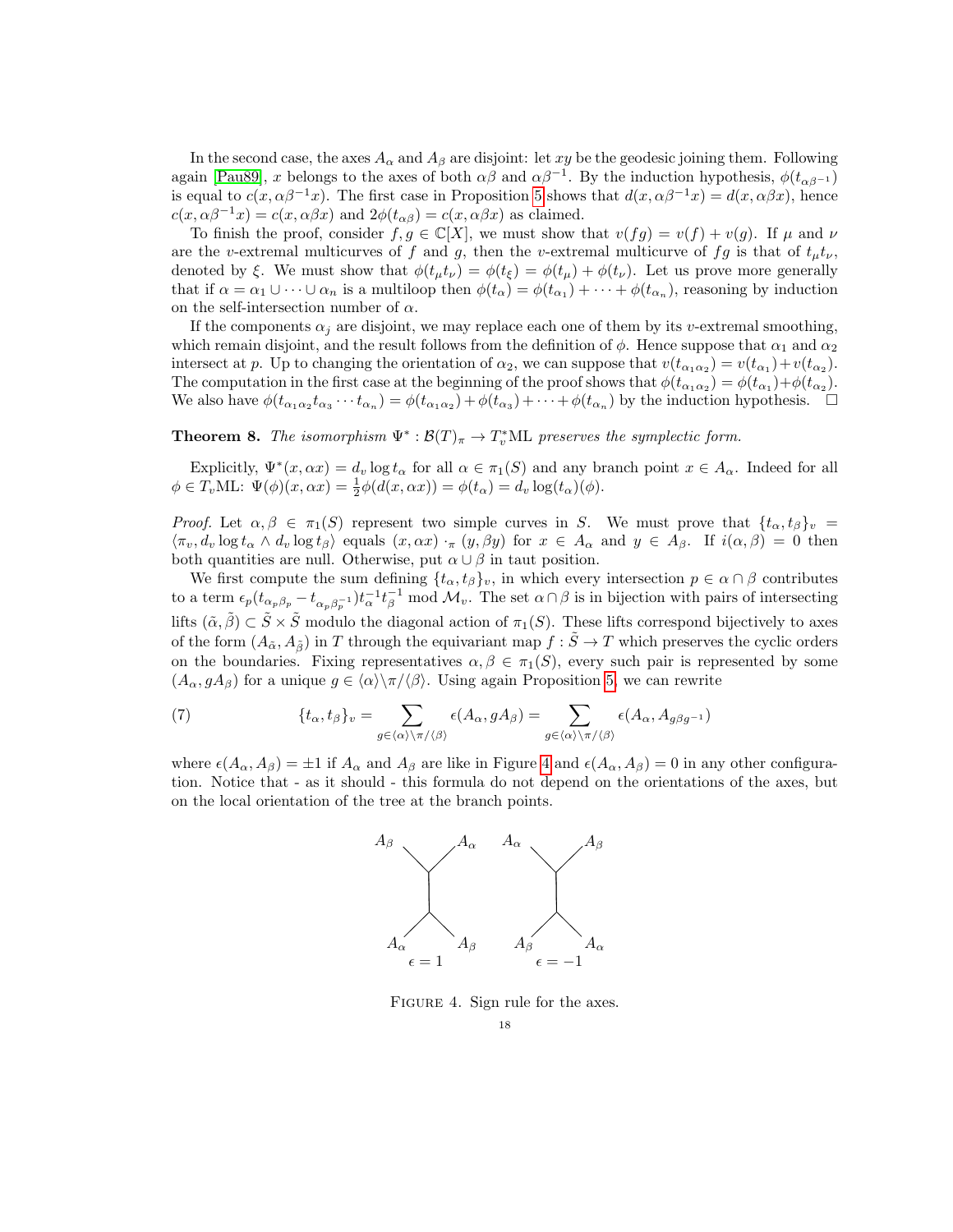To end the proof, we fix  $x \in A_\alpha$  and  $y \in A_\beta$  to compare Formula [\(7\)](#page-17-1) with  $\sum_{g \in \pi} (x, \alpha x) \cdot (gy, g\beta y)$ . Grouping them depending on the class of g in  $\langle \alpha \rangle \langle \pi/\langle \beta \rangle$ , we are reduced to the following equality, which is easily checked:

$$
\epsilon(A_{\alpha}, A_{\beta}) = \sum_{m,n \in \mathbb{Z}} (\alpha^n x, \alpha^{n+1} x) \cdot (\beta^m y, \beta^{m+1} y).
$$

#### 6. Identifying the symplectic tangent models

<span id="page-18-0"></span>Let us recall Thurston's description for the tangent space to ML at a maximal measured lamination  $\lambda$ . We start with an orientation covering  $p: S' \to S$ , which is a ramified covering of degree 2 with one ramification point in each triangle of the complement  $S \setminus \lambda$ , and such that the preimage  $p^{-1}(\lambda)$  is naturally co-oriented. By the Gauss-bonnet theorem, the set R of ramification points has  $4g - 4$  elements and the monodromy of the covering is a morphism  $\rho: \pi_1(S \setminus R) \to {\pm 1}$  which is non-trivial around each ramification point. For later purposes, it will be useful to consider the orbifold  $S<sup>o</sup>$  where ramification points are thought as conical points of order 2.

Let  $H_1(S', \mathbb{R})$ <sup>-</sup> be the antisymmetric part of  $H_1(S', \mathbb{R})$  with respect to the involution of the covering: it supports a non-degenerate antisymmetric form obtained by restricting half the intersection form. We shall refer to this symplectic space as Thurston's model for  $T^*_{\lambda}$ ML. We can avoid introducing the covering by considering instead the homology group  $H_1(S^o, \mathbb{R}^-)$  with coefficients in the  $\pi_1(S^o)$ -module R together the action given by  $\gamma.x = \rho(\gamma)x$ . The twisted intersection product  $H_1(S^o, \mathbb{R}^-) \times H_1(S^o, \mathbb{R}^-) \to H_0(S^o, \mathbb{R}) = \mathbb{R}$  coincides with the previous definition for Thurston's model. We will stick to this point of view in the sequel.

Let T be a trivalent real tree endowed with a free minimal action of  $\pi_1(S)$ , which is dual to a measured geodesic lamination  $\lambda$ . In the next section we first recover a model for  $S^{\circ}$  which depends only on T: our space will be an infinite dimensional CW-complex homotopic to  $S<sup>o</sup>$ . As a consequence, its fundamental group is canonically attached to T and its homology will be easy to compute from T. We will use it extensively to prove that the Bonahon model  $\mathcal{B}(T)_\pi$  and Thurson model  $H_1(S^o, \mathbb{R}^-)$  are naturally isomorphic symplectic vector spaces.

6.1. A homotopical construction of the orbifold tree. We first construct a space corresponding to the tree  $T$  with an orbifold singularity of order 2 at every branch point. As the topology of T induced by the metric is not given by a cell structure, our first task is to build a cellular model of T.

Intuition. Let us begin with the following analogy: suppose we wish to replace the real line R with its usual topology, by a CW-complex whose 0-cells consists in the set  $\mathbb Q$  of rationals with the discrete topology. We may first add a 1-cell between every pair of distinct 0-cells to make the space connected. This creates a 1-cycle for every triple of distinct rational points, so we attach a 2-cell to each of those in order to make the space simply connected. Now every 4-tuple of rationals form the vertices of a 2-cycle, to which we attach a 3-cell, and so on. What we obtain in the limit is Milnor's join construction  $E\mathbb{Q}$ , which is a space homotopic to  $\mathbb{R}$  endowed with a free and proper action of Q.

We shall play a similar game, replacing  $\mathbb R$  by the real tree T, and  $\mathbb Q$  by its set of branch points  $V(T)$ . We first attach a 1-cell to every pair of distinct branch points. However, we close the triangle  $(x, y, z)$  only if  $x, y, z \in V(T)$  belong to a same geodesic in T. Then we go on similarly in higher dimensions, so that our space will resemble  $E\mathbb{Q}$  in restriction to any geodesic of T. At this stage, we have a space on which  $\pi_1(S)$  acts freely and properly. As it is contractible, its quotient by  $\pi_1(S)$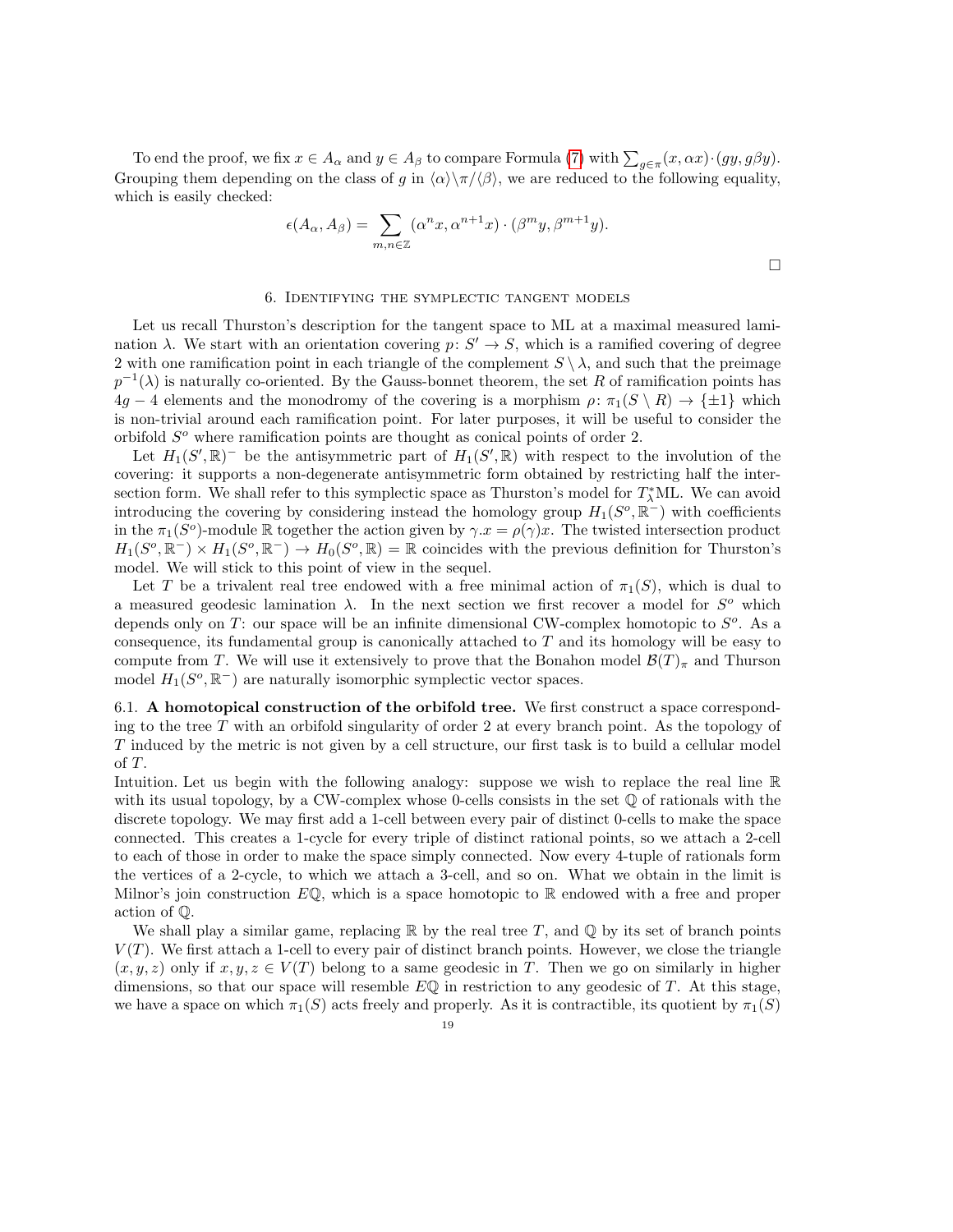is homotopic to  $S$ . Next comes the orbifold singularity: in homotopy theory, this is represented by a  $K(\mathbb{Z}/2, 1)$ -space, that is  $\mathbb{RP}^{\infty}$ . It remains to blow up the preceding construction at every branch point and insert an infinite dimensional space. This construction may look complicated but we shall do it in one shot and few lines below.

Construction. A half-edge of T is a pair  $(x, h)$  consisting in a branch point x of T and a connected component h of  $T \setminus \{x\}$ ; we sometimes just write h as it determines x. Let us construct a CWcomplex  $T^o$  whose 0-skeleton is the set of half-edges of T. First, we attach a 1-cell denoted  $(h, k)$ between every pair of half-edges incident to the same branch point  $x \in V(T)$ . Now at every branch point x, the incident half-edges  $h_1, h_2, h_3$  form a triangle homeomorphic to  $\mathbb{RP}^1$  through which we attach a copy of  $\mathbb{RP}^{\infty}$ . For the moment,  $T^o$  is a disjoint union of infinite projective spaces indexed by the set of branched points  $V(T)$ , we call it the *orbifold part*.

Now, we add a *connecting part*, as suggested in Figure [5.](#page-19-0) Fix  $\epsilon > 0$  small enough, say 1/3. Consider a finite set W of branch points  $\{x_0, \ldots, x_n\}$  aligned on a geodesic of T, and denote  $h_i, k_i$  the half-edges incident to  $x_i$  containing (a non-empty) part of that geodesic. The *n*-cell  $\Delta_W = \{(r_x)_{x \in W} \in [0, 1 - \epsilon]^W, \sum_{x \in W} r_x = 1\}$  is a truncated simplex, and there is an obvious inclusion  $\Delta_{W'} \subset \Delta_W$  when  $W' \subset W$ . The face of  $\Delta_W$  truncated at  $x_i$  corresponds to the set  $\Delta_W^{x_i}$ of families  $(r_x)$  satisfying  $r_{x_i} = 1 - \epsilon$ . We attach  $\Delta_W^{x_i}$  to the orbifold part of  $T^o$  through the map  $W \setminus \{x_i\} \to \{h_i, k_i\}$  sending the branch point  $x_j$  to the half-edge based at  $x_i$  which contains  $x_j$ , as in Figure [5.](#page-19-0) The 1-cells  $\Delta_{\{x,y\}}$  will be called edges and denoted  $(x, y)$ .



<span id="page-19-0"></span>FIGURE 5. Attaching a 3-cell in  $T<sup>o</sup>$ 

As promised, the action of  $\pi_1(S)$  on  $T^o$  is now proper so that we may form the quotient  $\Sigma^o$  =  $T^o/\pi_1(S)$ . The following lemma shows that  $\Sigma^o$  and  $S^o$  are homotopic. Interestingly, the proof consists in constructing an equivariant map  $F: T^{\circ} \to \tilde{S}^{\circ}$ , which plays the role of a (non-existing) retraction for the map  $f : \tilde{S} \to T$ .

**Lemma 6.** Let  $\tilde{S}^o$  be the covering of the orbifold  $S^o$  corresponding to the kernel of the natural map  $\pi_1(S^o) \to \pi_1(S)$ . There exists a  $\pi_1(S)$ -equivariant map  $F: T^o \to \tilde{S}^o$  which induces a homotopy equivalence between  $\Sigma^o$  and  $S^o$ .

*Proof.* To define F, represent T as the dual tree to a measured geodesic lamination  $\lambda$  and consider the collection of circles inscribed in each triangle of the complement  $S \setminus \lambda$ : they lift to a collection of circles  $C_x$  in  $\tilde{S} \simeq \mathbb{H}^2$  indexed by  $x \in V(T)$ . Moreover, the half-edges incident to x correspond bijectively to the three intersection points of  $C_x$  with the leaves of the lamination, see Figure [6.](#page-20-0)

The covering  $\tilde{S}^o$  is obtained from  $\mathbb{H}^2$  by drilling out the interior of  $C_x$  and gluing back a copy of  $\mathbb{RP}^{\infty}$  along  $\mathbb{RP}^1 \simeq C_x$  for every  $x \in V(T)$ . By construction, the orbifold  $S^o$  is homotopic to the quotient  $\tilde{S}^{\circ}/\pi_1(S)$ .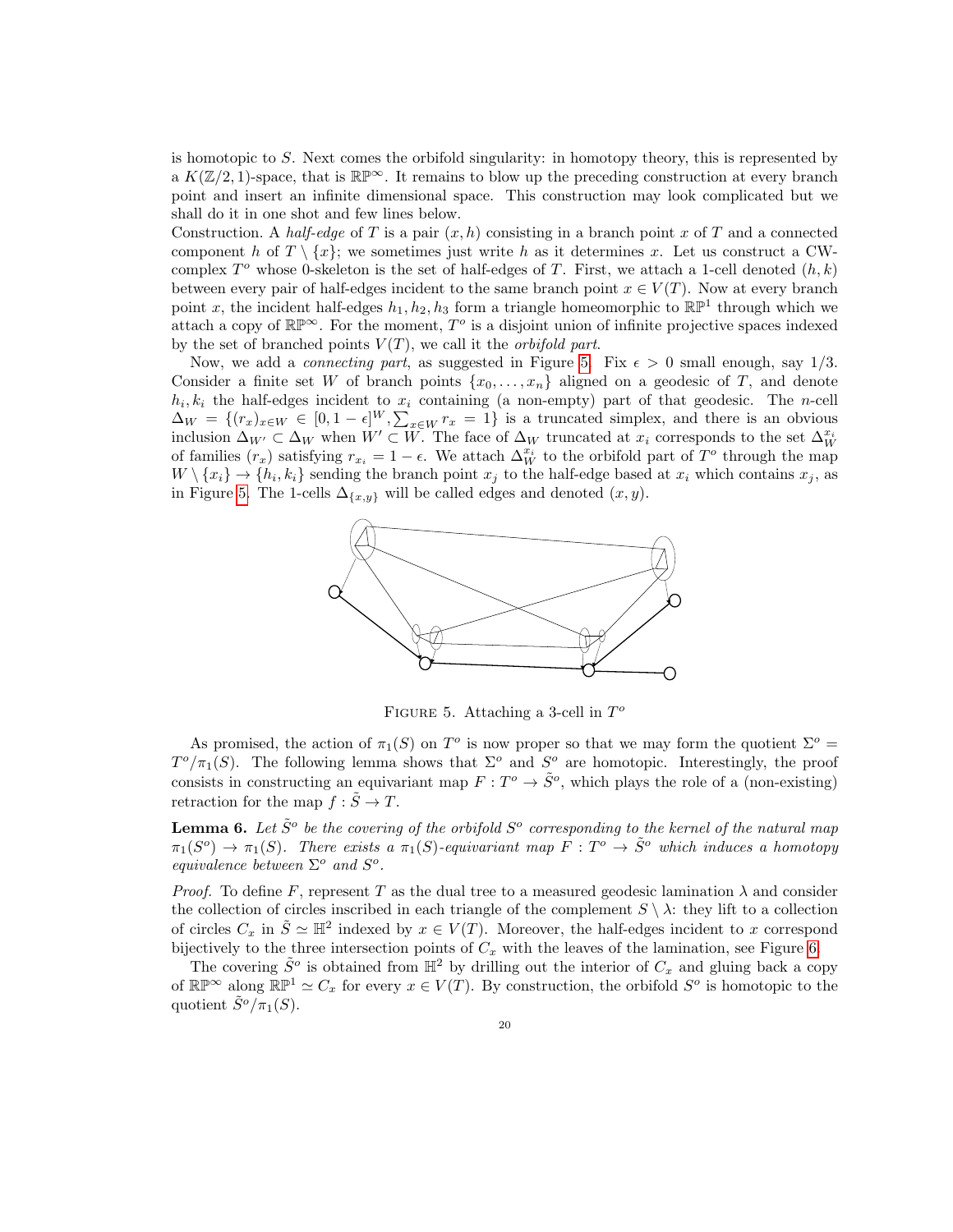

<span id="page-20-0"></span>FIGURE 6. Lifting a geodesic to  $\mathbb{H}^2$  (done with Geogebra)

We now proceed to the construction of an equivariant map  $F: T^{\circ} \to \tilde{S}^{\circ}$ . There is already an identification between the orbifold parts of both spaces, so that we are left to define the map  $F$  on the connecting part.

For every pair  $(x, y) \in V(T)^2$ , we must define a path  $F(x, y)$  in  $\tilde{S}^o$  connecting the points of  $C_x$ and  $C_y$  identified to the end points  $h_x, h_y$  of  $(x, y)$  in  $T<sup>o</sup>$ . A first guess would be to consider the geodesic path  $\gamma$  between the points  $h_x$  and  $h_y$ . This path actually projects to the geodesic joining x to y in T. However it may intersect a forbidden circle  $C_z$ , in which case it enters its circumscribed ideal triangle  $\Delta_z$  by one side and leaves it by another. Call  $p_z$  the ideal vertex at the intersection of these two sides. We can homotope  $\gamma$  inside  $\Delta_z$  to a path avoiding  $C_z$  which stays on the side containing  $p_z$ , see Figure [6.](#page-20-0)

Moreover, we can choose those paths in such a way that F is  $\pi_1(S)$ -equivariant. Let us now consider a triple of points x, z, y lying on a geodesic of T in that order. We have defined  $F(x, z)$ ,  $F(z, y)$  and  $F(x, y)$ : it is not hard to see that the region enclosed by the three arcs and the boundary of  $C<sub>z</sub>$  does not contain any other circle, hence it can be filled by a triangle: this extends F to the 2-skeleton of  $T^o$ . This procedure can be continued to define an equivariant map  $F: T^o \to \tilde{S}^o$ , which induces a map  $\overline{F} : \Sigma^o \to S^o$ .

We would like to show that  $\overline{F}$  is a homotopy equivalence. The space  $\tilde{S}^o$  is Eilenberg-MacLane and Lemma [7](#page-21-0) below shows that so is  $T^o$ , hence it is sufficient to prove that  $\overline{F}$  induces an isomorphism between fundamental groups. Behold the following commutative diagram, and observe that the five lemma reduces the statement to showing that  $F_*$  is an isomorphism.



This last statement is clear from the fact that  $\pi_1(T^o)$  and  $\pi_1(\tilde{S}^o)$  are both isomorphic to a free product of copies of  $\mathbb{Z}/2\mathbb{Z}$  indexed by  $V(T)$  (see again Lemma [7\)](#page-21-0).

6.2. Homology of  $T^o$ . The homology of  $T^o$  can be computed from its finite sub-complexes, which are easy to understand thanks to the following lemma. For a finite set  $W \subset V(T)$ , let  $T^o_{(W)}$  to be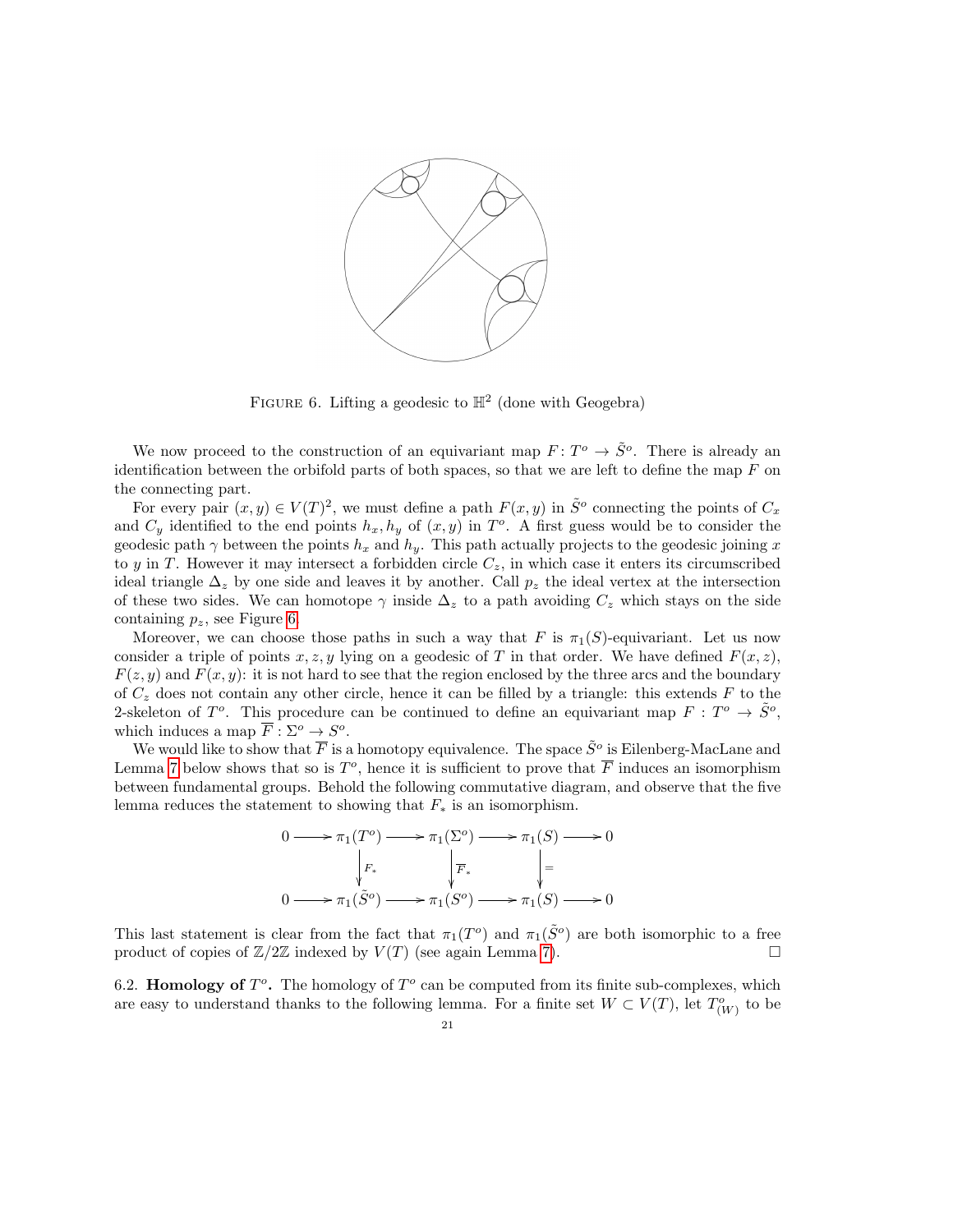the union of cells involving W only: a cell belongs to  $T^o_{(W)}$  when all its 0-faces are of the form  $(x, h)$ for  $x \in W$ . We define  $T_W^o$  to be the sub-complex of  $T_{(W)}^o$  whose connecting part reduces to the 1-cells  $(x, y)$  for  $x, y \in W$  such that there is no other element in W on the geodesic joining them. In more intuitive terms,  $T_W^o$  is a collection of  $\mathbb{RP}^\infty$  indexed by W, connected in a tree-like fashion given by the embedding of  $W$  in  $T$ .

<span id="page-21-0"></span>**Lemma 7.** For all finite  $W \subset V(T)$ , the cell-complex  $T^o_{(W)}$  retracts by deformation on  $T^o_W$ .

Proof. We define the retraction by induction on the maximal dimension of the truncated simplices  $\Delta_U \subset T^o_{(W)}$ . Let  $U = \{x_0, \ldots, x_n\}$  correspond to one of them, it is the intersection of W with a geodesic in T. We retract  $\Delta_U$  by deformation onto the union of  $\Delta_{U'}$  for  $U' \subset U$  ranging over all subsets which do not contain both  $x_0$  and  $x_n$ . This procedure stops when  $U = \{x, y\}$  and  $x, y$  are closest neighbours in W.

We define a 1-cochain  $\rho \in C^1(T^o, \{\pm 1\})$  sending every 1-cell of  $T^o$  to  $-1$ . It is a cocycle because the 2-cells of  $T^o$ , being either hexagons (orbifold part) or squares (contained in some  $\Delta_W$  for W of cardinal 3), have an even number of 1-faces. The geometric idea underlying this definition is that any half-edge stands for a local coorientation of the lamination  $\tilde{\lambda}$ , say pointing to the closest singular point. Following an edge e in  $T^o$  (transverse to  $\tilde{\lambda}$ ), we arrive at the other end with the opposite co-orientation, giving  $\rho(e) = -1$ .

This cocycle defines a homomorphism  $\rho : \pi_1(T^o) \to \mathbb{R}$  and we denote by  $\mathbb{R}^-$  the vector space  $\mathbb{R}$ with the action  $\gamma x = \rho(\gamma)x$ . Our first task is to compute the homology of  $T^{\circ}$  with coefficients in  $ℝ$  and  $ℝ^-$ .

<span id="page-21-1"></span>**Lemma 8.** We have  $H_k(T^o, \mathbb{R}) = 0$  if  $k \neq 0$ ,  $H_k(T^o, \mathbb{R}^-) = 0$  if  $k \neq 1$  and  $H_1(T^o, \mathbb{R}^-) \simeq \mathcal{B}(T).$ 

*Proof.* Observe that  $T^o = \lim_{\longrightarrow} T^o(W)$  as W exhausts the finite subsets of the countable set of branch points  $V(T)$  and by Lemma [7,](#page-21-0)  $T^o_{(W)}$  retracts by deformation on  $T^o_W$ , thus  $H_*(T^o, \mathbb{R}^{\pm}) =$  $\lim_{\longrightarrow_{\mathbf{M}^*}} H_*(T_W^o, \mathbb{R}^{\pm}).$ 

We may forget about the cocycle  $\rho$  while computing the untwisted real homology, and further retract the space  $T_W^o$  on a wedge of infinite projective spaces. Thus  $H_0(T_W^o,\mathbb{R}) = \mathbb{R}$  and  $H_k(T_W^o, \mathbb{R}) = 0$  for  $k > 0$  so the same goes for  $T^o$ .

We now return to the twisted homology of  $T_W^o$ . For this we consider the double cover  $T_W' \to T_W^o$ corresponding to  $\rho$  and compute the untwisted homology of the total space: it splits into the  $\pm 1$ -eigenspaces of the involution which coincide with  $H_*(T_W^o, \mathbb{R}^{\pm})$  respectively. The space  $T_W'$ is homotopy equivalent to a graph with vertex set W, and two edges above each edge  $e$  of  $T_W^o$ connecting its end points with opposite orientations, as shown below.



It follows that  $H_0(T'_W, \mathbb{R}) = \mathbb{R}$  and  $H_k(T'_W, \mathbb{R}) = 0$  if  $k > 1$ . Moreover  $H_1(T'_W, \mathbb{R})$  has a basis formed by the cycles  $c(x, y) \in H_1(T_W, \mathbb{R})$  indexed by the edges  $(x, y)$  of  $T_W'$ , which consist in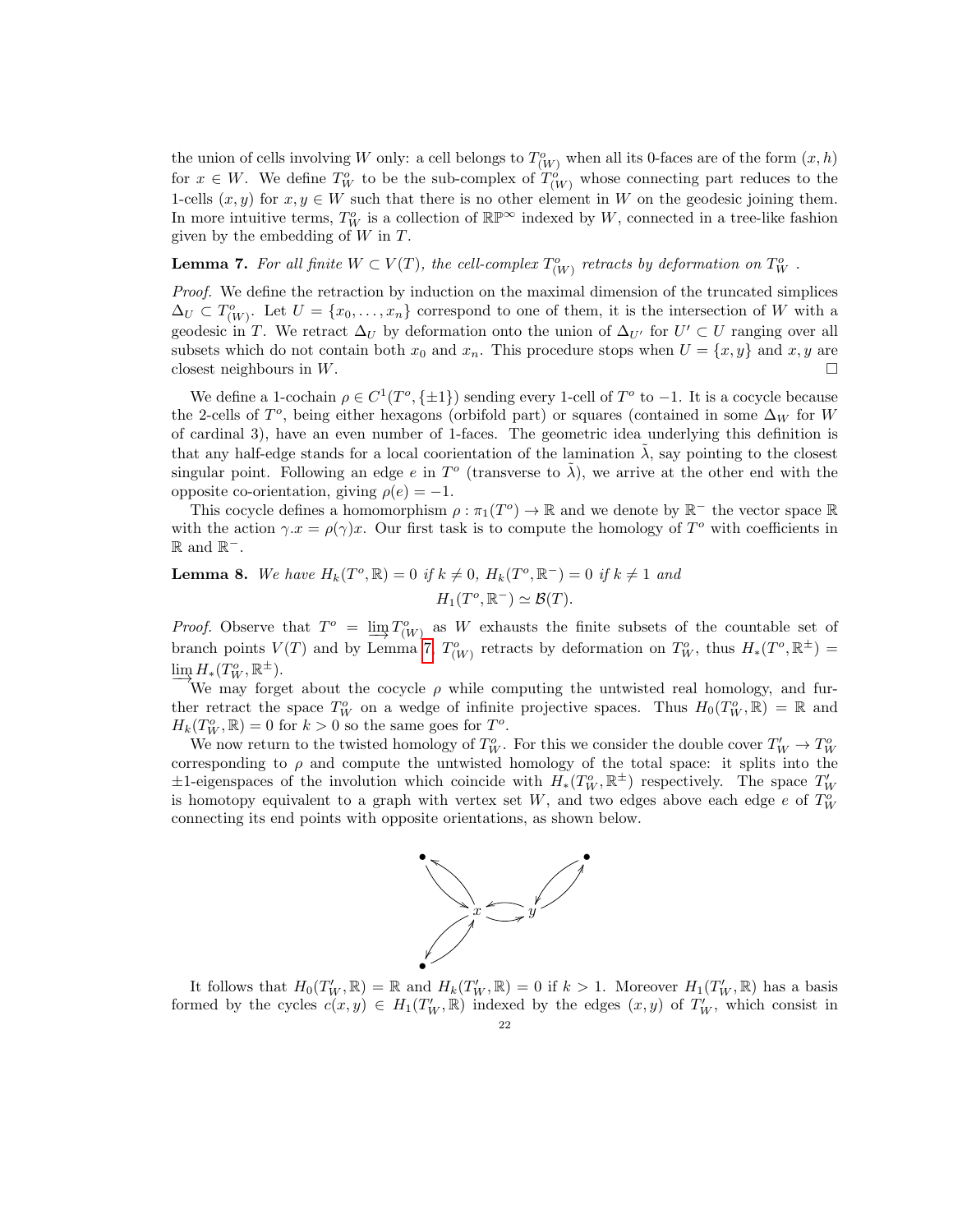making a round trip from x to y, following the arrows. The Galois involution of  $T'_W$  exchanges the orientation of  $c(x, y)$ , so  $H_1(T_W^o, \mathbb{R}^-)$  is freely generated by pairs  $(x, y)$  where  $x, y$  are closest neighbours in W.

Taking the limit as W converges to  $V(T)$ , we obtain  $H_k(T^o, \mathbb{R}^-) = 0$  for  $k = 0$  and  $k > 1$ . If an edge  $(x, y)$  gets subdivided into  $(x, z)$  and  $(z, y)$  as W increases, we have  $c(x, y) = c(x, z) + c(z, y)$ which is compatible with the equality  $(x, y) = (x, z) + (z, y)$ , and provides the desired isomorphism for the inductive limit of  $H_1(T_W^o, \mathbb{R})$ <sup>−</sup>).

<span id="page-22-0"></span>6.3. Homology of the quotient  $\Sigma^{\circ} = T^{\circ}/\pi$ . Let us write  $\pi = \pi_1(S)$  for short. The cocycle ρ on T<sup>o</sup> is π-invariant, so it induces a morphism  $\pi_1(\Sigma^o) \to {\pm 1}$  that we also denote ρ. The  $\pi$ -equivariant homotopy equivalence between  $\Sigma^o$  and  $S^o$  thus yields a morphism  $\pi_1(S^o) \to {\pm 1}$ . By the remark following Lemma [7,](#page-21-0) this morphism is the co-orientation monodromy of  $\lambda$ , so its kernel corresponds to the covering  $S' \to S^o$ . Consequently, we may deduce the homology of  $S^o$ with coefficients in  $\mathbb{R}^{\pm}$  from that of  $\Sigma^o$  with the same coefficients.

The 2-fold covering S' of S<sup>o</sup> ramified over R satisfies  $\chi(S') = 2\chi(S) - (4g - 4) = 8 - 8g$  by the Riemann-Hurwitz formula. As  $H_*(S^o, \mathbb{R}^{\pm}) = H_*(S', \mathbb{R})^{\pm}$  we get that  $H_*(S^o, \mathbb{R}) = H_*(S, \mathbb{R})$ whereas  $H_k(S^o, \mathbb{R}^-) = 0$  if  $k \neq 1$  and  $\dim H_1(S^o, \mathbb{R}^-) = 6g - 6$ .

On the other hand, we can compute  $H_*(T^o/\pi, \mathbb{R}^{\pm})$  from  $H_*(T^o, \mathbb{R}^{\pm})$  using the Cartan-Leray spectral sequence. Its second page is  $E_{p,q}^2 = H_p(\pi, H_q(T^o, \mathbb{R}^{\pm}))$  and converges to  $H_{p+q}(\Sigma^o, \mathbb{R}^{\pm})$ . Lemma [8](#page-21-1) implies that, with both coefficients, the second page has only one line, whence the isomorphisms:

$$
H_*(\Sigma^o, \mathbb{R}) = H_*(\pi, \mathbb{R}) = H_*(S, \mathbb{R}), \quad H_*(\Sigma^o, \mathbb{R}^-) = H_{*-1}(\pi, \mathcal{B}(T)).
$$

This yields  $H_1(\Sigma^o, \mathbb{R}^-) = H_0(\pi, \mathcal{B}(T)) = \mathcal{B}(T)_{\pi}$  and  $H_k(\pi, \mathcal{B}(T)) = 0$  for  $k = 1, 2$ . Observe that from Poincaré duality we get  $H_2(\pi, \mathcal{B}(T)) = H^0(\pi, \mathcal{B}(T)) = \mathcal{B}(T)^{\pi} = 0$ . It is not surprising that  $\mathcal{B}(T)$  has no invariant cycles as  $\pi$  acts freely on  $V(T)$ . We do not have a similar explanation for the vanishing of  $H^1(\pi, \mathcal{B}(T))$ .

6.4. Intersection form. In the commutative diagram below, the first colon is a Galois covering of surfaces with group  $\pi$ . We have the identifications  $H_1(\tilde{S}', \mathbb{R})^- = H_1(\tilde{S}^o, \mathbb{R}^-) = H_1(T^o, \mathbb{R}^-) = \mathcal{B}(T)$ and  $H_1(S', \mathbb{R})^- = H_1(S^o, \mathbb{R}^-) = \mathcal{B}(T)_{\pi}$ .

$$
\tilde{S}' \xrightarrow{\tilde{p}} \tilde{S}^o
$$
\n
$$
\begin{array}{ccc}\n\tilde{\pi} & \pi \\
\pi & \pi \\
S' & \to & S^o\n\end{array}
$$

**Proposition 10.** The isomorphisms  $H_1(\tilde{S}', \mathbb{R})^- = \mathcal{B}(T)$  and  $H_1(S', \mathbb{R})^- = \mathcal{B}(T)_{\pi}$  preserve the symplectic forms.

*Proof.* Let us begin with the first isomorphism. Recall that we defined an equivariant map  $F: T^o \to$  $\tilde{S}^o$ : it sends the cell  $(x, y)$  to a path  $F(x, y)$  joining the orbifold points corresponding to x and y and avoiding all other orbifold points. As the homology of the orbifold part of  $T<sup>o</sup>$  with coefficients  $\mathbb{R}^-$  vanishes identically, these paths actually define cycles in  $H_1(\tilde{S}^o, \mathbb{R}^-)$ , which in  $H_1(\tilde{S}', \mathbb{R})$  are represented geometrically by  $c(x, y) = \tilde{p}^{-1}(F(x, y)) \subset \tilde{S}'$ . Notice that these cycles have a natural orientation (given by the co-orientation of the lifted lamination  $\tilde{\lambda}'$ ).

Recalling the definition of the pairing in  $\mathcal{B}(T)$  given in Proposition [7,](#page-15-1) it suffices to compute  $c(x, y) \cdot c(z, t)$  in the case where  $(x, y)$  and  $(z, t)$  are disjoint or consecutive.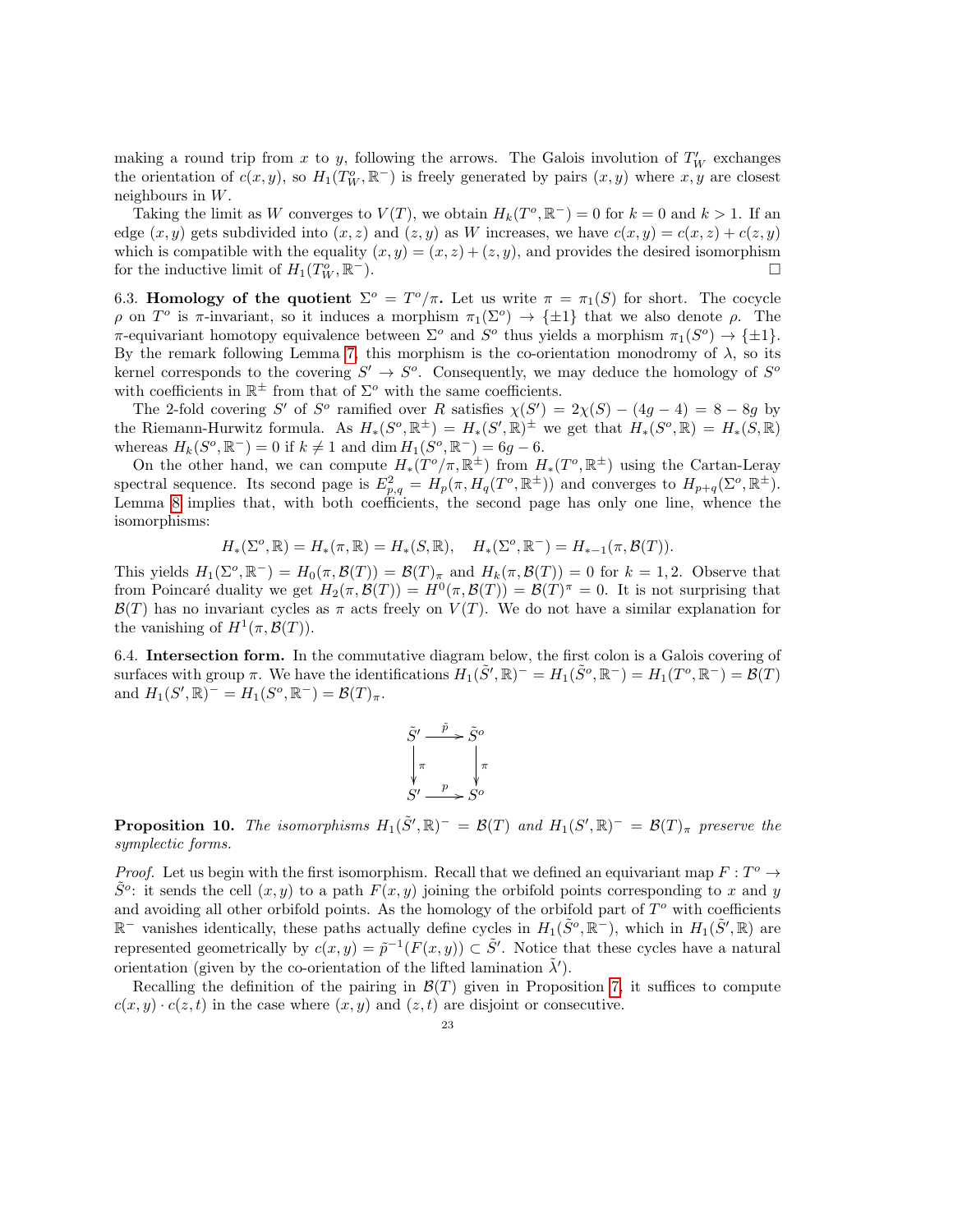In the first case, the cycles  $c(x, y)$  and  $c(z, t)$  are also disjoint so their intersection vanishes. In the second case, the cycles  $c(x, z)$  and  $c(z, y)$  only intersect in a neighborhood of z which looks like in the right hand side of Figure [7.](#page-23-21) The lifted cycles  $c(x, z)$  and  $c(z, y)$  go straight through the intersection point, oriented as shown. Analyzing the two possible cases, we find that the signs coincide.



<span id="page-23-21"></span>Figure 7. Double covering over a branching point

Let us now consider the quotient. We showed in Section [6.3](#page-22-0) that  $H_1(S', \mathbb{R}) = H_1(\tilde{S}', \mathbb{R})_{\pi}$ . The result follows from the fact that the intersection form on  $H_1(S', \mathbb{R})$  coincides with the averaged intersection form on  $H_1(S)$  $\Box$ ,  $\mathbb{R}$ ).

#### <span id="page-23-10"></span>**REFERENCES**

- <span id="page-23-9"></span>[Bon96] F. Bonahon. Shearing hyperbolic surfaces, bending pleated surfaces and Thurston's symplectic form. Ann. Fac. Sci. Toulouse Math. (6), 5(2):233–297, 1996.
- <span id="page-23-18"></span> $[CP20]$  M. Conder and F. Paulin. Discrete and free two-generated subgroups of  $SL_2$  over non-archimedean local fields, Appendix A., 2020.
- <span id="page-23-2"></span>[Gol84] W. Goldman. The symplectic nature of fundamental groups of surfaces. Adv. Math., 54:200–225, 1984.
- <span id="page-23-15"></span>[HS94] J. Hass and P. Scott. Shortening curves on surfaces. Topology, pages 1–19, 1994.
- <span id="page-23-19"></span>[LM08] E. Lindenstrauss and M. Mirzakhani. Ergodic theory of the space of measured laminations. Int. Math. Res. Not., 2008(4):Art. ID rnm126, 49, 2008.
- <span id="page-23-6"></span>[Luo10] F. Luo. Simple loops on surfaces and their intersection numbers. J. Differential Geometry, 85:73–115, 2010.
- <span id="page-23-1"></span>[Mag81] W. Magnus. The uses of 2 by 2 matrices in combinatorial group theory. A survey. Results Math., 4(2):171– 192, 1981.
- <span id="page-23-7"></span>[Mir16] M. Mirzakhani. Counting mapping class group orbits of curves on hyperbolic surfaces. arXiv:1601.03342, 2016.
- <span id="page-23-5"></span>[MS84] J. W. Morgan and P. B. Shalen. Valuations, trees, and degenerations of hyperbolic structures. I. Ann. of Math. (2), 120(3):401–476, 1984.
- <span id="page-23-0"></span>[MS20] J. Marché and C.-L. Simon. Automorphisms of character varieties. Annales Henri Lebesgue, 3:217-260, 2020.
- <span id="page-23-16"></span>[Ota01] J.-P. Otal. The hyperbolization theorem for fibered 3-manifolds, volume 7 of SMF/AMS Texts and Monographs. AMS ; SMF, 2001.
- <span id="page-23-13"></span>[Ota15] J.-P. Otal. Compactification of spaces of representations after Culler, Morgan and Shalen. In Berkovich spaces and applications, volume 2119 of Lecture Notes in Math., pages 367–413. Springer, Cham, 2015.
- <span id="page-23-20"></span>[Pau89] F. Paulin. The gromov topology of R-trees. Topology and its Applications, 32:197–221, 1989.
- <span id="page-23-3"></span>[PP91] A. Papadopoulos and R. Penner. La forme symplectique de Weil-Petersson et le bord de Thurston de l'espace de Teichmüller. C. R. Acad. Sci. Paris, 312(1):871-874, 1991.
- <span id="page-23-11"></span>[PS00] J. Przytycki and A. Sikora. On skein algebras and Sl2(C)-character varieties. Topology, 39(1):115–148, 2000.
- <span id="page-23-8"></span>[RS17] K. Rafi and J. Souto. Geodesic currents and counting problems. arXiv:1709.06834, 2017.
- <span id="page-23-4"></span>[SB01] Y. Sözen and F. Bonahon. The Weil-Petersson and Thurston symplectic forms. Duke Math. J., 108(3):581– 597, 2001.
- <span id="page-23-12"></span>[Thu09] D. Thurston. Geometric intersection of curves on surfaces. preprint, 2009.
- <span id="page-23-14"></span>[Thu14] D. P. Thurston. Positive basis for surface skein algebras. Proc. Natl. Acad. Sci. USA, 111(27):9725–9732, 2014.
- <span id="page-23-17"></span>[Wol11] M. Wolff. Connected components of the compactification of representation spaces of surface groups. Geom. Topol., 15(3):1225–1295, 2011.